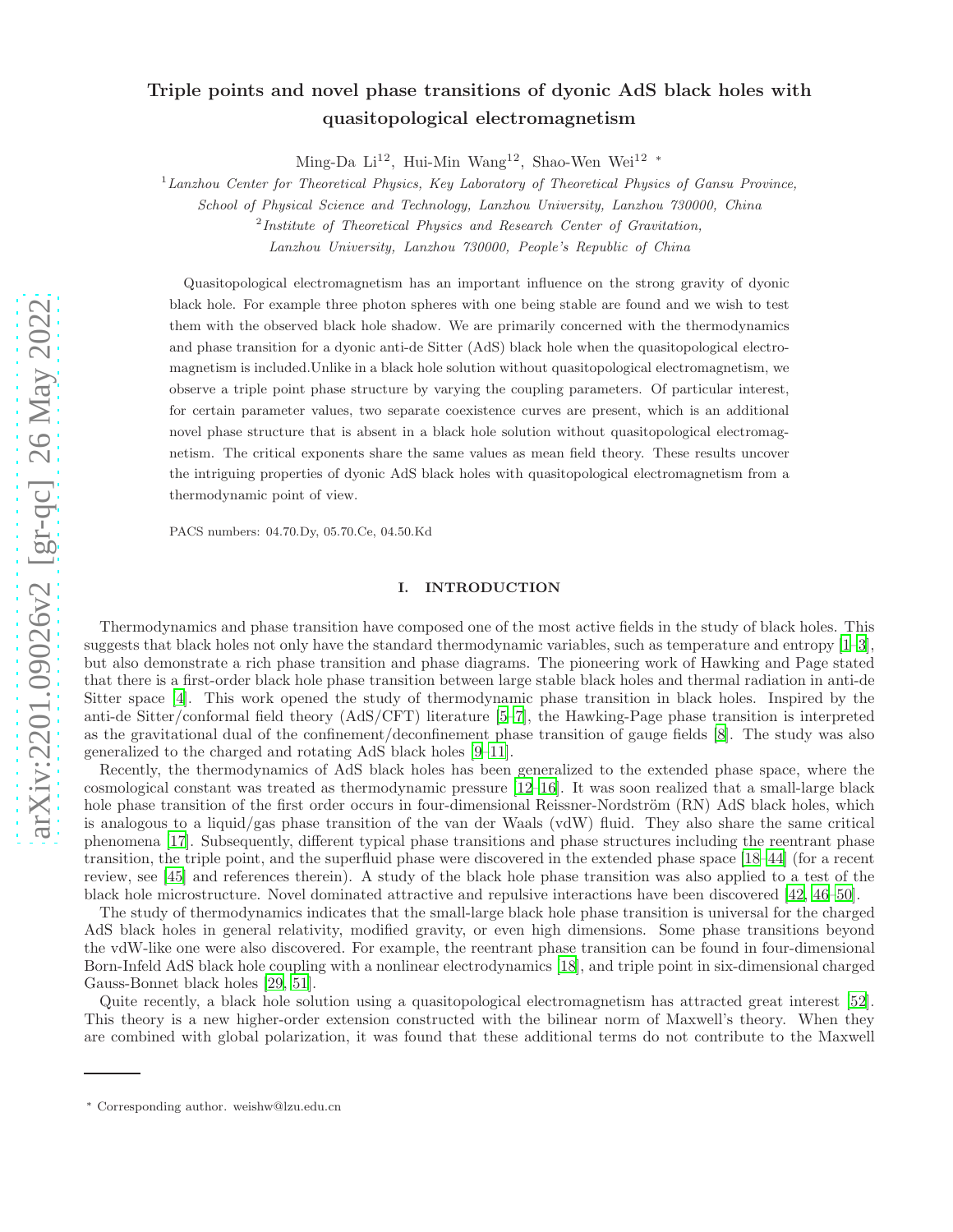equation and energy-momentum tensor. This is the reason why the theory is called quasitopological electromagnetism. Although quasitopological term makes no contribution to the purely electric or magnetic RN black holes, it indeed affects dyonic black hole solutions. For black hole solutions with quasitopological electromagnetism [\[52](#page-17-5)], it was found that the dominant, null, and the weak energy conditions are satisfied, while the strong energy condition can be violated in the matter sector. This modified black hole solution exhibits many novel features. In certain parameter regions, this black hole solution can possess four horizons and three photon spheres with one being stable. It also provides us with a nontrivial test of the topological charge of the black hole photon sphere [\[53\]](#page-17-6). In odd dimensions, the black hole solution was also discovered in Ref. [\[54](#page-17-7)]. There may be five black hole phases, where two of them are unstable while others are stable. Chaotic behaviors involving particle motion were explored in Ref. [\[55\]](#page-17-8). The results indicated that the chaos bound will be violated for this quasitopological electromagnetism. Scalarized black holes in the Einstein-Maxwell-scalar theory with a quasitopological term were constructed in Ref. [\[56](#page-17-9)]. Interestingly, it was found that the fundamental black hole is stable, but these excited ones are not. Black strings were also obtained in Ref. [\[57\]](#page-17-10) in Einstein and Lovelock gravities. These studies shed new light on understanding the black hole solution with quasitopological electromagnetism.

Although dyonic black hole solutions with quasitopological electromagnetism exhibit some interesting results, the thermodynamic phase transition and phase diagram still remain to be studied. Since in some parameter regions there are four horizons and more than one photon sphere, one expects phase transitions beyond the vdW-like type may exist, which reveals the particularly interesting properties of black holes with quasitopological electromagnetism. Motivated by this, in this paper focus mainly om its thermodynamics, especially in the extended phase space.

The outline of this paper is as follows. In Sec. [II,](#page-1-0) we review the dyonic AdS black hole solution and give the corresponding thermodynamic quantities in four-dimensional Einstein gravity minimally coupling to standard Maxwell electromagnetism and quasitopological electromagnetism. In Sec. [III,](#page-4-0) we investigate the phase transitions and critical behaviors of dyonic AdS black holes by studying the characteristic behaviors of the temperature and the Gibbs free energy. Moreover, we depict the coexistence curve in  $P-T$  diagram. In Sec. [IV,](#page-10-0) we calculate the critical exponents near the critical points. Section. [V](#page-14-0) is devoted to conclusions and discussions.

### <span id="page-1-0"></span>II. THERMODYNAMICS OF DYONIC BLACK HOLES

The Lagrangian of four-dimensional Einstein gravity minimally coupled to the Maxwell electromagnetism and quasitopological electromagnetism is

$$
\mathcal{L} = \sqrt{-g}(R - 2\Lambda) + \alpha_1 \mathcal{L}_M + \alpha_2 \mathcal{L}_Q, \tag{1}
$$

where negative  $\Lambda$  is the cosmological constant in an AdS space. The parameter  $\alpha_1$  is a dimensionless coupling constant, while  $\alpha_2$  is a coupling constant of the dimension [length]<sup>2</sup>. The standard Maxwell Lagrangian  $\mathcal{L}_M$  and the quasitopological electromagnetic Lagrangian  $\mathcal{L}_{\mathcal{Q}}$  in four dimensions are given by

$$
\mathcal{L}_{\mathrm{M}} = -\sqrt{-g}F^{2},\tag{2}
$$

$$
\mathcal{L}_{Q} = -\sqrt{-g} \left( (F^2)^2 - 2F^{(4)} \right), \tag{3}
$$

where  $F^2 = -F^{\mu}{}_{\nu}F^{\nu}{}_{\mu}F^{\mu}{}_{\rho}F^{\rho}{}_{\sigma}F^{\sigma}{}_{\mu}$ , and the Maxwell field strength reads  $F_{\mu\nu} = \partial_{\mu}A_{\nu} - \partial_{\nu}A_{\mu}$  with  $A_{\mu}$ the vector potential. On the other hand, as a nonlinear electrodynamics, Euler-Heisenberg theory has also attracted significant attentions recently. It was proposed by Euler and Heisenberg [\[58\]](#page-17-11) and derived directly from quantum electrodynamics to one-loop approximation. And the Schwinger fields are significantly modified accordingly [\[59\]](#page-17-12). However, the quasitopological electromagnetism studied in this work aims at another important property. With the ansatz of the global polarization, such term ensures that the standard Maxwell equation and the energy-momentum tensor are not changed. As a result, this theory is not the most general gauge field theory of the second -order equations.

The energy-momentum tensor of a system with quasitopological electromagnetism reads

$$
T_{\mu\nu} = \alpha_1 T_{\mu\nu}^{(1)} + \alpha_2 T_{\mu\nu}^{(2)},
$$
  
\n
$$
T_{\mu\nu}^{(1)} = 2F_{\mu\rho}F_{\nu}{}^{\rho} - \frac{1}{2}F^2g_{\mu\nu},
$$
  
\n
$$
T_{\mu\nu}^{(2)} = 4F^2F_{\mu\rho}F_{\nu}{}^{\rho} - 8F_{\mu\rho}F^{\rho}{}_{\sigma}F^{\sigma}{}_{\lambda}F^{\lambda}{}_{\nu} - \frac{1}{2}((F^2)^2 - 2F^{(4)})g_{\mu\nu},
$$
\n(4)

with the trace given by

$$
T^{\mu}_{\ \mu} = 2\alpha_2 \left( (F^2)^2 - 2F^{(4)} \right). \tag{5}
$$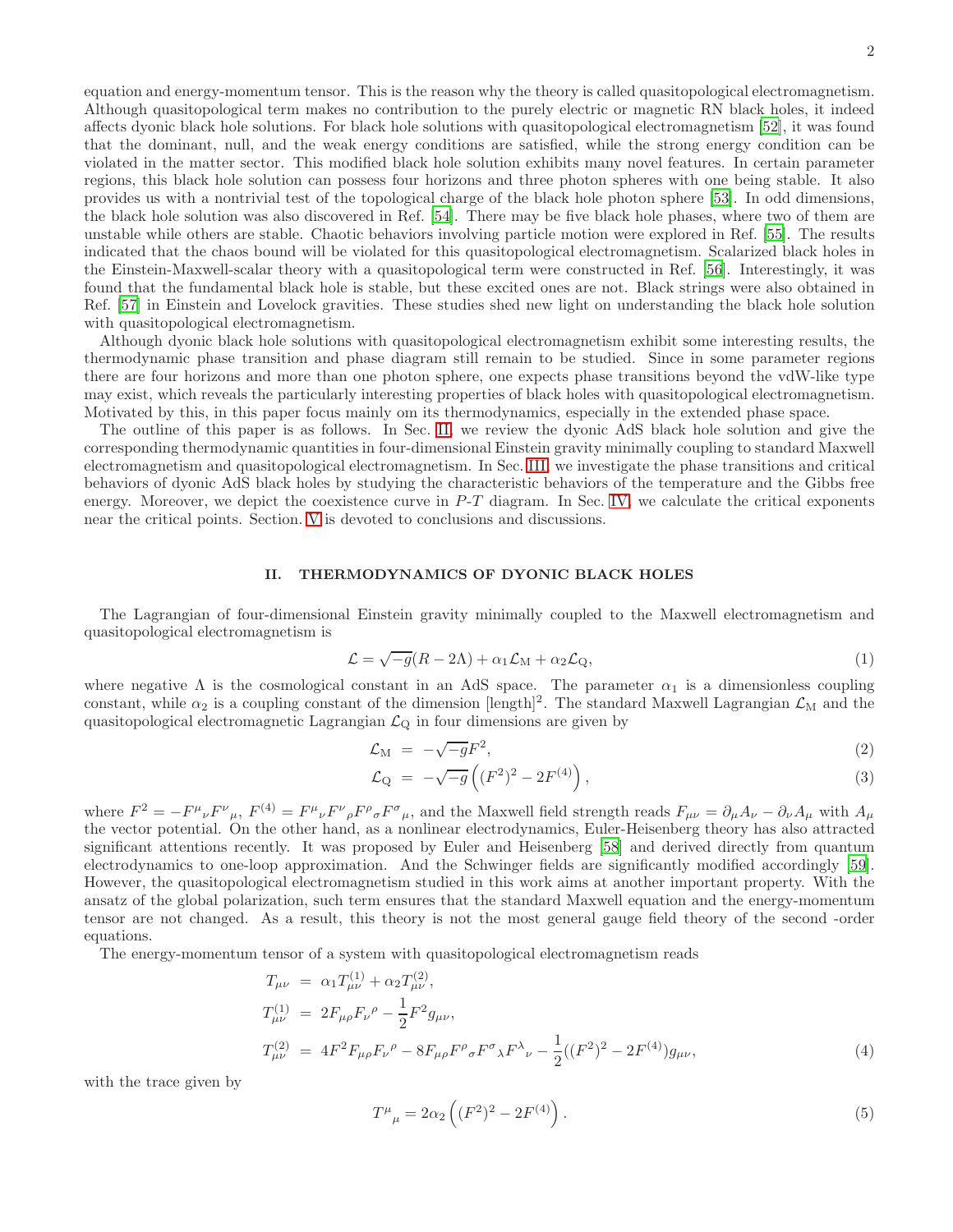The Bianchi identity and the Maxwell equation of motion are given, respectively, by

$$
\nabla_{\left[\mu}F_{\nu\rho\right]}=0,\tag{6}
$$

$$
\nabla_{\mu}\widetilde{F}^{\mu\nu} = 0,\tag{7}
$$

where

$$
\widetilde{F}^{\mu\nu} = 4\alpha_1 F^{\mu\nu} + 8\alpha_2 (F^2 F^{\mu\nu} - 2F^{\mu\rho} F^{\sigma}{}_{\rho} F_{\sigma}{}^{\nu}).\tag{8}
$$

With the ansatz of the global polarization

$$
A_{\mu} = \xi_{\mu}\phi(x),\tag{9}
$$

where  $\xi_{\mu}$  is a constant vector with  $\nabla^{\mu}\xi_{\nu} = 0$ , the Maxwell field strength can be written as

$$
F^{\mu}{}_{\nu} = \nabla^{\mu} A_{\nu} - \nabla_{\nu} A^{\mu}
$$
  
\n
$$
= \nabla^{\mu} (\phi \xi_{\nu}) - \nabla_{\nu} (\phi \xi^{\mu})
$$
  
\n
$$
= \nabla^{\mu} \phi \xi_{\nu} + \phi \nabla^{\mu} \xi_{\nu} - \nabla_{\nu} \phi \xi^{\mu} - \phi \nabla_{\nu} \xi^{\mu}
$$
  
\n
$$
= \partial^{\mu} \phi \xi_{\nu} - \partial_{\nu} \phi \xi^{\mu}.
$$
\n(10)

Furthermore, we can obtain the following equations:

<span id="page-2-0"></span>
$$
F^{(4)} = \frac{1}{2} (F^2)^2
$$
  
=  $2\partial^{\mu} \phi \partial_{\mu} \phi \partial^{\rho} \phi \partial_{\rho} \phi \xi^{\nu} \xi_{\nu} \xi^{\sigma} \xi_{\sigma} - 4\partial^{\mu} \phi \partial_{\mu} \phi \partial^{\rho} \phi \partial_{\sigma} \phi \xi^{\nu} \xi_{\nu} \xi^{\sigma} \xi_{\rho}$   
+  $2\partial^{\mu} \phi \partial_{\nu} \phi \partial^{\rho} \phi \partial_{\sigma} \phi \xi^{\nu} \xi_{\mu} \xi^{\sigma} \xi_{\rho},$  (11)

$$
F^{\mu\rho}F^{\sigma}{}_{\rho}F_{\sigma}{}^{\nu} = \frac{1}{2}F^{2}F^{\mu\nu}
$$
  
=  $\partial^{\alpha}\phi\partial_{\alpha}\phi\xi^{\beta}\xi_{\beta}(\partial^{\mu}\phi\xi^{\nu} - \partial^{\nu}\phi\xi^{\mu})$   
+  $\partial^{\alpha}\phi\xi\partial_{\alpha}\xi^{\beta}(\partial^{\nu}\phi\xi^{\mu} - \partial^{\mu}\phi\xi^{\nu})$  (12)

$$
+ \partial^{\alpha}\phi \xi_{\alpha}\partial_{\beta}\xi^{\beta} (\partial^{\nu}\phi \xi^{\mu} - \partial^{\mu}\phi \xi^{\nu}), \qquad (12)
$$
  
\n
$$
F_{\mu\rho}F^{\rho}{}_{\sigma}F^{\sigma}{}_{\lambda}F^{\lambda}{}_{\nu} = \frac{1}{2}F^{2}F_{\mu\rho}F_{\nu}{}^{\rho}
$$
  
\n
$$
= \partial^{\alpha}\phi \partial_{\alpha}\phi \xi^{\beta} \xi_{\beta}\xi^{\rho} \xi_{\rho} \partial_{\mu}\phi \partial_{\nu}\phi - \partial^{\alpha}\phi \xi_{\alpha}\partial_{\beta}\phi \xi^{\beta} \xi^{\rho} \xi_{\rho} \partial_{\mu}\phi \partial_{\nu}\phi
$$
  
\n
$$
+ \partial^{\alpha}\phi \xi_{\alpha}\partial_{\beta}\phi \xi^{\beta} \xi^{\rho} \partial_{\rho}\phi \xi_{\mu} \partial_{\nu}\phi - \partial^{\alpha}\phi \partial_{\alpha}\phi \xi^{\beta} \xi_{\beta}\xi^{\rho} \partial_{\rho}\phi \xi_{\mu} \partial_{\nu}\phi
$$
  
\n
$$
+ \partial^{\alpha}\phi \xi_{\alpha}\partial_{\beta}\phi \xi^{\beta} \xi^{\rho} \partial_{\rho}\phi \partial_{\mu}\phi \xi_{\nu} - \partial^{\alpha}\phi \partial_{\alpha}\phi \xi^{\beta} \xi_{\beta}\xi_{\rho} \partial^{\rho}\phi \partial_{\mu}\phi \xi_{\nu}
$$
  
\n
$$
+ \partial^{\alpha}\phi \partial_{\alpha}\phi \xi^{\beta} \xi_{\beta} \partial_{\rho}\phi \partial^{\rho}\phi \xi_{\mu} \xi_{\nu}.
$$
  
\n
$$
- \partial^{\alpha}\phi \xi_{\alpha}\partial_{\beta}\phi \xi^{\beta} \partial^{\rho}\phi \partial_{\rho}\phi \xi_{\mu} \xi_{\nu}.
$$
  
\n(13)

Thus, it is easy to verify that the quasitopological electromagnetic Lagrangian  $\mathcal{L}_{Q}$  makes no contribution to the Maxwell equation and the energy-momentum tensor by substituting Eqs. [\(11\)](#page-2-0), [\(12\)](#page-2-0), and [\(13\)](#page-2-0) into  $\mathcal{L}_{Q}$ ,  $T_{\mu\nu}^{(2)}$  and  $\widetilde{F}^{\mu\nu}$  [\[52](#page-17-5)]. However, quasitopological electromagnetic can affect the global polarization, which leads to a black hole solution with the coupling  $\alpha_2$ .

Analogous to thoes in the Einstein-Born-Infeld theory [\[60](#page-17-13), [61\]](#page-17-14), dyonic black holes can be constructed in even dimensions. In particular, in four dimensions, the following exact solution for spherically symmetric and static dyonic black holes was obtained [\[52\]](#page-17-5)

$$
ds^{2} = -fdt^{2} + f^{-1}dr^{2} + r^{2}(d\theta^{2} + \sin^{2}\theta d\phi^{2}),
$$
\n(14)

$$
f(r) = -\frac{1}{3}\Lambda r^2 + 1 - \frac{2M}{r} + \frac{\alpha_1 p^2}{r^2} + \frac{q^2}{\alpha_1 r^2} \;_2F_1[\frac{1}{4}, 1; \frac{5}{4}; -\frac{4p^2 \alpha_2}{r^4 \alpha_1}].\tag{15}
$$

The Maxwell field for a dyonic particle located at the origin is

$$
F = -\phi'(r)dt \wedge dr - p\sin\theta d\theta \wedge d\phi, \qquad (16)
$$

$$
\phi'(r) = -\frac{qr^2}{\alpha_1 r^4 + 4\alpha_2 p^2}.\tag{17}
$$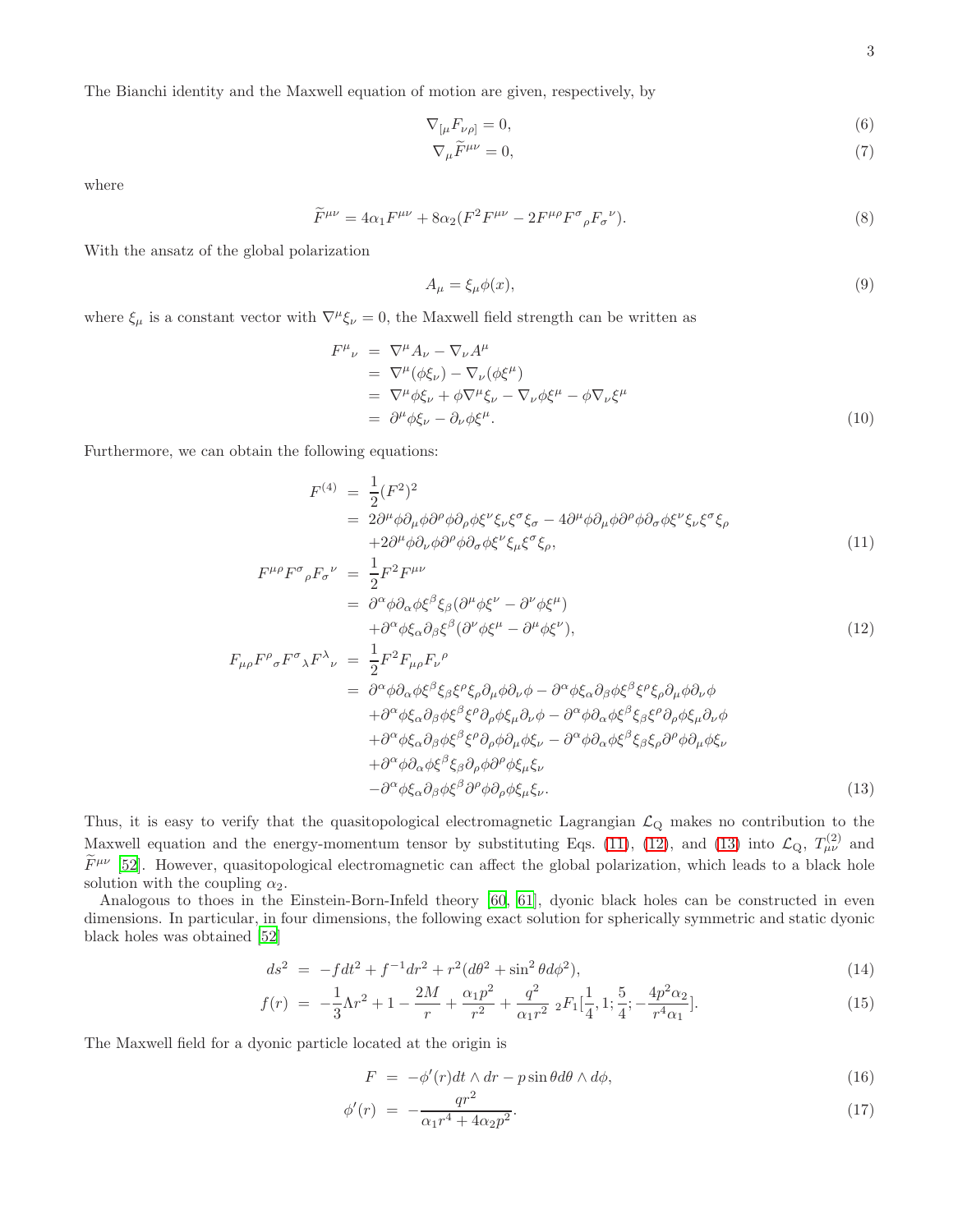According to the definition of mass [\[61](#page-17-14)[–63\]](#page-17-15) in asymptotically AdS space, we achieve

$$
M_{\rm ADT} = M \tag{18}
$$

by the Abbott-Deser-Tekin formalism. The parameters p and q are related to the electric charge  $Q_e$  and magnetic charge  $Q_m$  of the black hole as follows [\[52\]](#page-17-5):

$$
Q_{\rm e} = \frac{1}{4\pi} \int \tilde{F}^{0r} = q, \quad Q_{\rm m} = \frac{1}{4\pi\alpha_1} \int F = \frac{p}{\alpha_1}.
$$
\n(19)

The outer horizon is located at the largest root of  $f(r_h) = 0$ . Employing this with the horizon radius  $r_h$ , one can express the black hole temperature and entropy as

$$
T = -\frac{q^2 r_{\rm h}}{4\pi (4\alpha_2 p^2 + \alpha_1 r_{\rm h}^4)} - \frac{\alpha_1 p^2}{4\pi r_{\rm h}^3} - \frac{\Lambda r_{\rm h}}{4\pi} + \frac{1}{4\pi r_{\rm h}},\tag{20}
$$

$$
S = \pi r_{\rm h}^2. \tag{21}
$$

Interpreting the cosmological constant as pressure  $P = -\frac{\Lambda}{8\pi}$  [\[14](#page-15-12)], the thermodynamic volume, mass, temperature and electric and magnetic potentials of the black hole can be further reexpressed as

<span id="page-3-1"></span>
$$
V = \frac{4}{3}\pi r_{\rm h}^3,\tag{22}
$$

$$
M = \frac{3r_h^2\alpha_1 + 8P\pi r_h^4\alpha_1 + 3Q_m^2\alpha_1^4 + 3Q_e^2\,{}_2F_1[\frac{1}{4}, 1; \frac{5}{4}; -\frac{4Q_m^2\alpha_1\alpha_2}{r_h^4}]}{6r_h\alpha_1},\tag{23}
$$

$$
T = \frac{1}{4\pi r_{\rm h}} + 2Pr_{\rm h} - \frac{Q_{\rm m}^2 \alpha_1^3}{4\pi r_{\rm h}^3} - \frac{Q_{\rm e}^2 r_{\rm h}}{4\pi (r_{\rm h}^4 \alpha_1 + 4Q_{\rm m}^2 \alpha_1^2 \alpha_2)},\tag{24}
$$

$$
\Phi_e = \frac{Q_{\rm e} \, {}_2F_1[\frac{1}{4}, 1; \frac{5}{4}; -\frac{4Q_{\rm m}^2 \alpha_1 \alpha_2}{r_{\rm h}^4}]}{\alpha_1 r_{\rm h}},\tag{25}
$$

$$
\Phi_m = -\frac{Q_e^2 \, {}_2F_1[\frac{1}{4}, 1; \frac{5}{4}; -\frac{4Q_m^2 \alpha_1 \alpha_2}{r_h^4}]}{4\alpha_1 Q_m r_h} + \frac{Q_e^2 r_h^3}{4Q_m (4\alpha_2 \alpha_1^2 Q_m^2 + \alpha_1 r_h^4)} + \frac{\alpha_1^3 Q_m}{r_h}.
$$
\n(26)

Since parameter  $\alpha_2$  has dimensions, we treat it as a thermodynamical variable, and thus it is straightforward to verify the first law of thermodynamics

<span id="page-3-0"></span>
$$
dM = TdS + \Phi_e dQ_e + \Phi_m dQ_m + \Phi_{\alpha_2} d\alpha_2 + VdP,
$$
\n<sup>(27)</sup>

where

$$
\Phi_{\alpha_2} = \frac{Q_{\rm e}^2 r_{\rm h}^3}{8\alpha_1 \alpha_2 (r_{\rm h}^4 + 4\alpha_1 \alpha_2 Q_{\rm m}^2)} - \frac{Q_{\rm e}^2 {}_{2}F_1[\frac{1}{4}, 1; \frac{5}{4}; -\frac{4Q_{\rm m}^2 \alpha_1 \alpha_2}{r_{\rm h}^4}]}{8\alpha_1 \alpha_2 r_{\rm h}}
$$
\n(28)

is the corresponding quantity conjugate to  $\alpha_2$ . Moreover, the following Smarr relation also holds

$$
M = 2TS - 2PV + \Phi_e Q_e + \Phi_m Q_m + 2\alpha_2 \Phi_{\alpha_2}.
$$
\n
$$
(29)
$$

From the differential form [\(27\)](#page-3-0), it is obvious that the black hole mass here plays the role of enthalpy rather than the internal energy of the system. As a result, the Gibbs free energy  $G = M - TS$  reads

$$
G = \frac{1}{12r_{h}\alpha_{1}(r_{h}^{4} + 4Q_{m}^{2}\alpha_{1}\alpha_{2})} \Big( 3Q_{e}^{2}r_{h}^{4} + \alpha_{1}(3r_{h}^{3} - 8P\pi r_{h}^{4} + 9Q_{m}^{2}\alpha_{1}^{3})(r_{h}^{4} + 4Q_{m}^{2}\alpha_{1}\alpha_{2}) + 6Q_{e}^{2}(r_{h}^{4} + 4Q_{m}^{2}\alpha_{1}\alpha_{2}) \,_{2}F_{1}[\frac{1}{4}, 1, \frac{5}{4}, -\frac{4Q_{m}^{2}\alpha_{1}\alpha_{2}}{r_{h}^{4}}] \Big). \tag{30}
$$

In general, the system always prefers the phase of lowest free energy. Thus, the Gibbs free energy  $G$  is an important quantity to study the phase transition. For example, it is well known that the swallowtail behavior of the Gibbs free energy indicates a first-order phase transition of the system. In the following sections, we shall clearly show this for the black hole phase transition.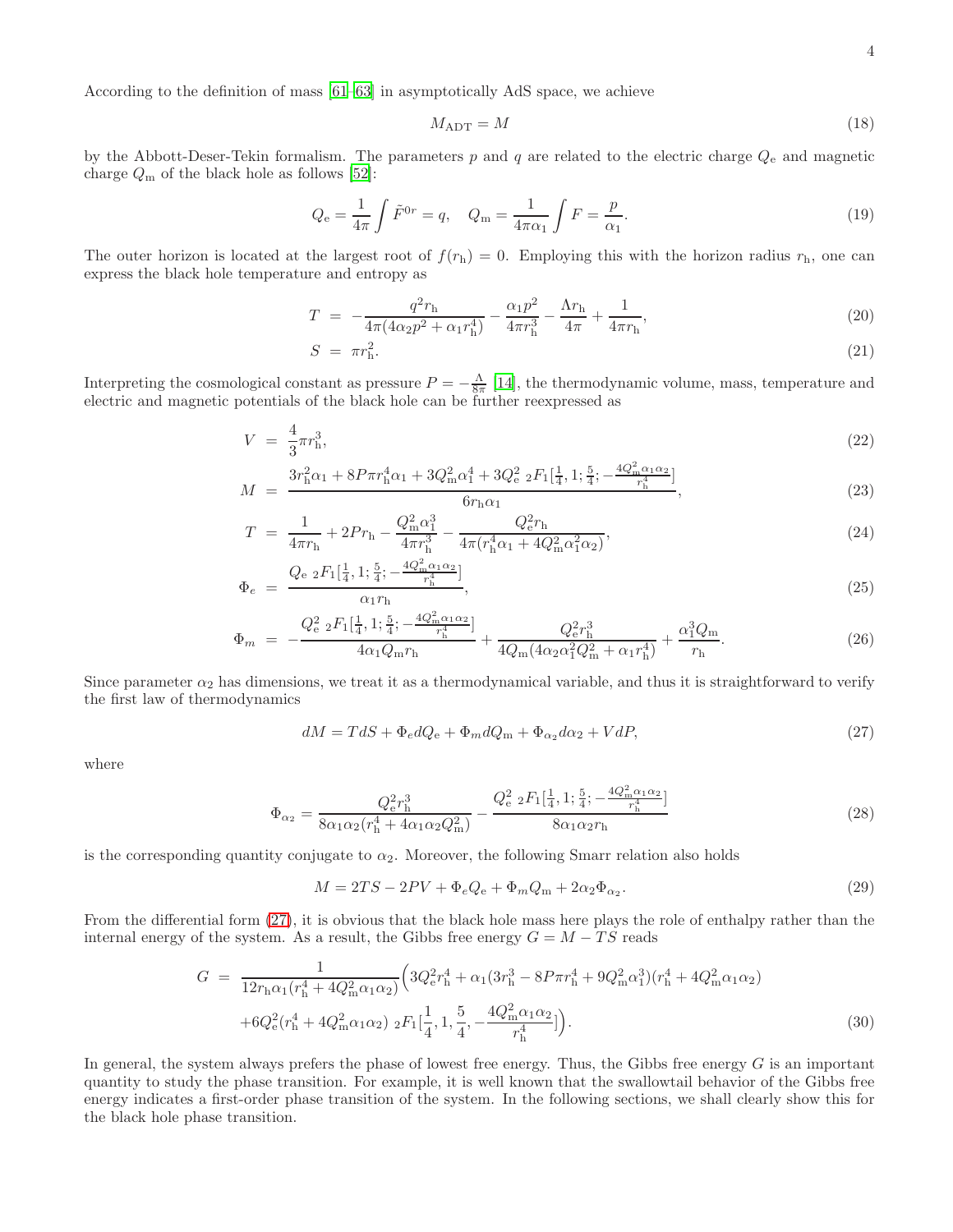### <span id="page-4-0"></span>III. PHASE TRANSITIONS AND PHASE DIAGRAMS

In this section, we would like to study the phase transitions and phase diagrams by varying the coupling parameters  $\alpha_1$  and  $\alpha_2$ , respectively.

Reformulating the black hole temperature [\(24\)](#page-3-1), we obtain the following equation of state for the black hole system

<span id="page-4-1"></span>
$$
P = \frac{T}{2r_{\rm h}} - \frac{1}{8\pi r_{\rm h}^2} + \frac{Q_{\rm m}^2 \alpha_1^3}{8\pi r_{\rm h}^4} + \frac{Q_{\rm e}^2}{8\pi \alpha_1 (r_{\rm h}^4 + 4Q_{\rm m}^2 \alpha_1 \alpha_2)}.
$$
(31)

Obviously, the parameters  $\alpha_1$  and  $\alpha_2$  have potential influence on this equation. As expected, we can define the specific volume  $v = 2r_h$ , with which the pressure is cast in the standard form  $P = \frac{T}{v} + \mathcal{O}(v)$ . On the other hand, since the thermodynamical volume  $V \propto r_h^3$ , the critical point can be determined by

<span id="page-4-2"></span>
$$
\left(\frac{\partial P}{\partial r_{\rm h}}\right)_T = 0, \quad \left(\frac{\partial^2 P}{\partial r_{\rm h}^2}\right)_T = 0,\tag{32}
$$

or alternatively,

<span id="page-4-3"></span>
$$
\left(\frac{\partial T}{\partial r_{\rm h}}\right)_P = 0, \quad \left(\frac{\partial^2 T}{\partial r_{\rm h}^2}\right)_P = 0.
$$
\n(33)

Now let us examine the heat capacity  $C_P$  at constant pressure, which measures the local thermodynamical stability of the black holes. A positive or negative value of the heat capacity indicates that the system is locally stable or unstable. After a simple algebraic calculation, we have

$$
C_P = T \left(\frac{\partial S}{\partial T}\right)_P = T \left(\frac{\partial_{r_{\rm h}} S}{\partial_{r_{\rm h}} T}\right)_P \propto (\partial_{r_{\rm h}} T)_P^{-1},\tag{34}
$$

where we have used the conditions  $T > 0$  and  $(\partial_{r_h} S)_P > 0$  for the black hole system. Therefore, in the  $T$ - $r_h$  plane, the black hole branch with a positive or negative slope is thermodynamically stable or unstable. We shall distinguish them by solid or dashed curves in the following.

Here we note that the four-dimensional charged RN-AdS black hole will be obtained by setting  $\alpha_1 = 1$  and  $\alpha_2 = p = 0$ . The equation of state [\(31\)](#page-4-1) reduces to [\[17\]](#page-15-10)

$$
P = \frac{T}{2r_{\rm h}} - \frac{1}{8\pi r_{\rm h}^2} + \frac{Q_{\rm e}^2}{8\pi r_{\rm h}^4}.\tag{35}
$$

Employing this with the condition [\(32\)](#page-4-2), the critical point will be obtained as

$$
P_{\rm c} = \frac{1}{96\pi Q_{\rm e}^2}, \quad T_{\rm c} = \frac{\sqrt{6}}{18\pi Q_{\rm e}}, \quad r_{\rm hc} = \sqrt{6}Q_{\rm e}.
$$
 (36)

As shown in Ref. [\[17](#page-15-10)], only one small-large black hole phase transition exists, which is reminiscent of the liquid/gas phase transition of the vdW fluid.

Next, we shall focus on the black hole phase transition by setting the electric charge  $Q_e = 5$  and the magnetic charge  $Q_{\rm m} = 2.5$ . Then different characteristic patterns of the phase transitions and phase diagrams will be displayed by varying  $\alpha_1$  and  $\alpha_2$ . Here we briefly describe our process: (i) By making use of Eq. [\(32\)](#page-4-2) or [\(33\)](#page-4-3), we obtain the critical points first. (ii) Then we examine the the local stability for these black hole branches along each isobaric curve in the T-r<sub>h</sub> plane. These black hole branches with positive and negative slopes marked with solid and dashed curves are thermodynamically stable and unstable, respectively. The extremal points of the temperature correspond to the nonsmooth points in the  $G-T$  plane. (iii) Next, the phase transition points for each given pressure will be obtained by analyzing the swallowtail behavior of the Gibbs free energy. Here one should be very careful to ensure that only the swallowtail behaviors constructed by two stable black hole branches indicate the phase transitions. (iv) Varying the pressure freely, we shall obtain the coexistence curves of the phase transition, with which the phase diagrams can also be explicitly shown in different parameter spaces. And in this paper we are concerned mainly with the pressure-temperature diagram. (v) Finally, critical exponents will be calculated for the critical points that we consider.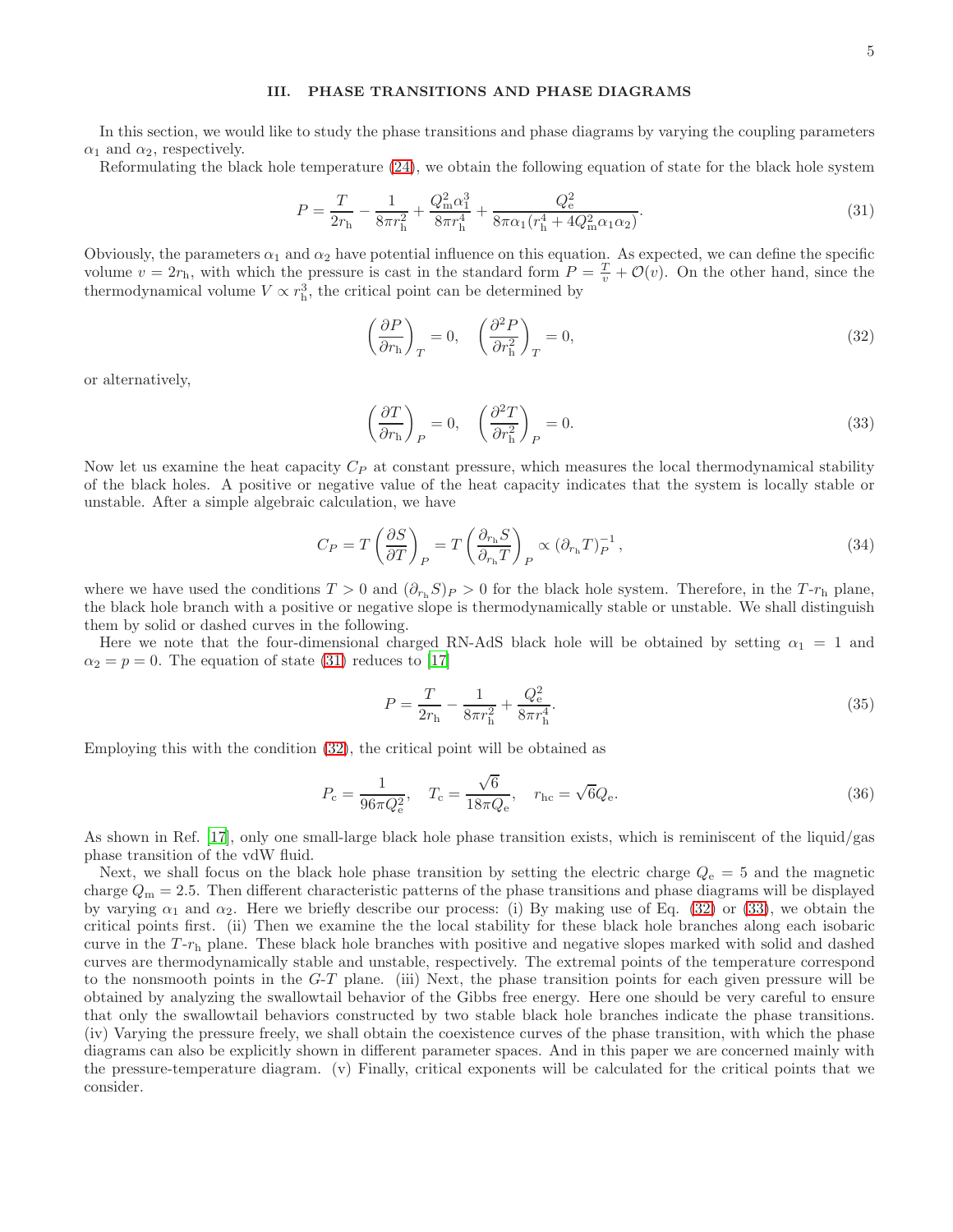<span id="page-5-0"></span>

FIG. 1: (a) T vs  $r<sub>h</sub>$  and (b) G vs T. The pressure  $P = 0.00001$  (blue curves), 0.00004 (green curves), 0.00010836 (red curves) and 0.00025 (purple curves), displayed from bottom to top in (a) and from left to right in (b). The unstable and stable branches are described using dashed and solid curves, respectively. (c) P-T phase diagram. Coupling parameters  $\alpha_1 = 1$  and coupling parameter  $\alpha_2 = 15$ .

### <span id="page-5-2"></span><span id="page-5-1"></span>A. Phase transitions by varying  $\alpha_2$

In this subsection, we would like to study the phase transition and phase diagram for the black hole by fixing  $\alpha_1 = 1$ while varying  $\alpha_2$ . In order to show the characteristic behaviors of the phase transition, we take  $\alpha_2$ =15, 45, and 75, respectively.

### *1.*  $\alpha_2 = 15$

Adopting the condition [\(32\)](#page-4-2), we find there is one critical point at

$$
T_{\rm c} = 0.00781870, \quad P_{\rm c} = 0.00010836. \tag{37}
$$

The behaviors of the temperature T and the Gibbs free energy G are plotted in Figs. [1\(a\)](#page-5-0) and [1\(b\).](#page-5-1) In Fig. [1\(a\),](#page-5-0) one can find that for each isobaric curve with pressure  $P < P<sub>c</sub>$ , there are two extremal points which divide the isobaric curve into three branches: the stable small and large black hole branches (described with the solid curves), and the unstable intermediate black hole branch (described with the dashed curves). These stable and unstable black hole branches are shown accordingly in [1\(b\).](#page-5-1) Meanwhile, the two extremal points at each isobaric curve also correspond to the nonsmooth points in the  $G-T$  diagram. When  $P < P_c$ , the swallowtail behaviors are present. Since they are constructed using the stable small and large black hole branches, this indeed indicates the phase transitions. For each isobaric curve, we can find that, with an increase in temperature, the system prefers a small black hole phase first, then turns to a large black hole phase after the intersection point is approached.

With an increase in the pressure  $P$ , these two extremal points of temperature along the isobaric curve get closer, and they coincide at the critical point at which the critical pressure is approached. The swallowtail behavior of the Gibbs free energy disappears at the critical case. For  $P > P_c$ , the temperature monotonically increases with the radius of the black hole horizon, and the Gibbs free energy monotonically decreases with the temperature, so no phase transitions can be observed.

Finally, we illustrate the coexistence curve of the small and large black hole phases in the P-T diagram in Fig. [1\(c\).](#page-5-2) Obviously, the pressure increases monotonically with the temperature, and terminates at a critical point, at which the black hole undergoes a second-order phase transition. This is a typical small-large black hole phase transition of the vdW-like type.

## *2.*  $\alpha_2 = 45$

Unlike the previous case, when the parameter  $\alpha_2 = 45$ , we observe three critical points

$$
T_{c1} = 0.00617553, \quad P_{c1} = 0.00001478,\tag{38}
$$

 $T_{c2} = 0.00799143, \quad P_{c2} = 0.00011414,$  (39)

$$
T_{c3} = 0.00780718, \quad P_{c3} = 0.00015547. \tag{40}
$$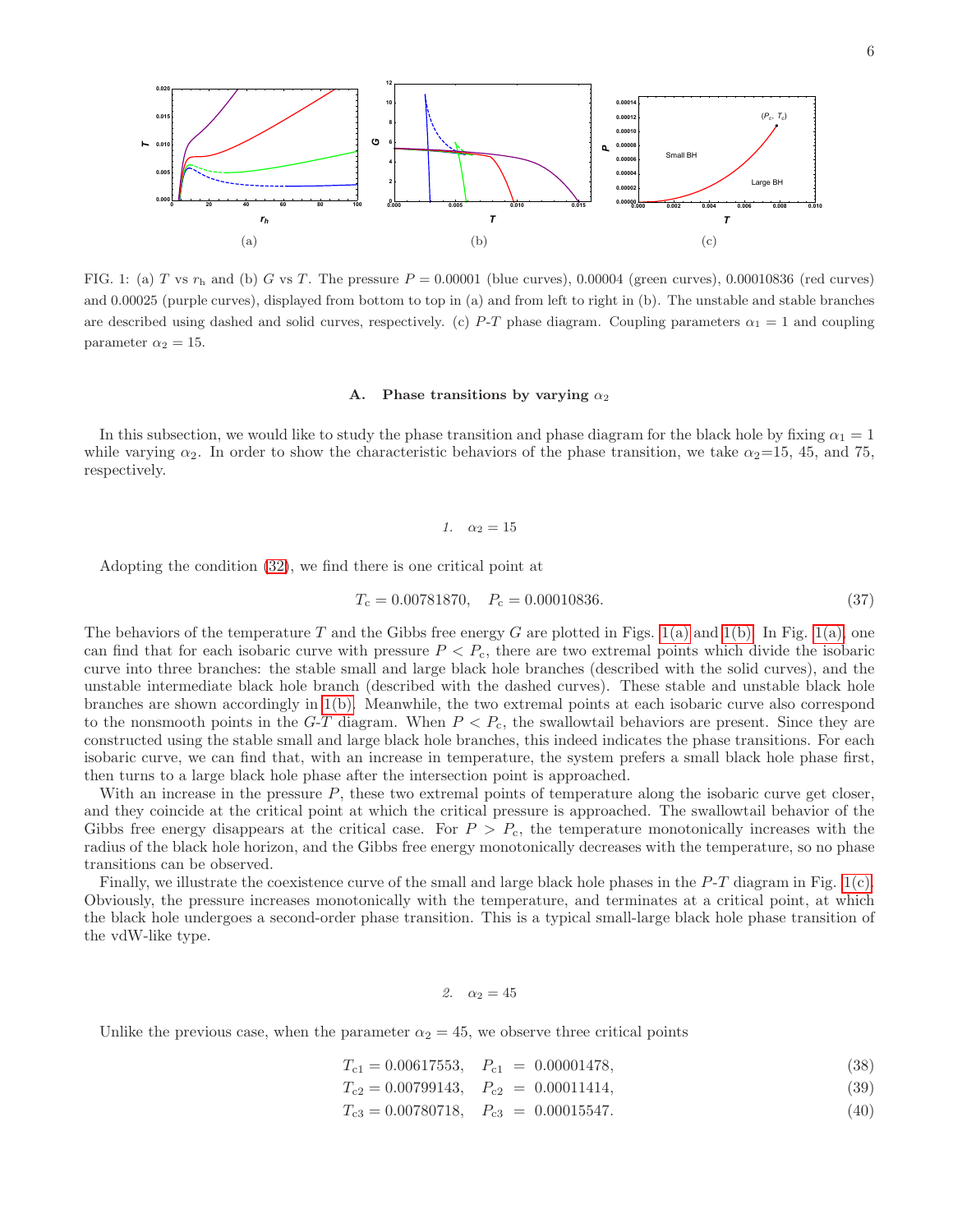<span id="page-6-2"></span><span id="page-6-1"></span><span id="page-6-0"></span>

FIG. 2: (a) Behavior of T with respect to  $r_h$  for  $P = 0.00001 < P_{c1}$  (orange curve). (b) Behavior of T with respect to  $r<sub>h</sub>$  (pressure larger than  $P = P<sub>c1</sub> = 0.00001478$ ) for 0.00008189 (pink curve), 0.00011414 (blue curve), 0.00012 (gray curve), 0.00015547 (green curve) and 0.0002 (purple curve) displayed from bottom to top. (c)  $T-S$  diagram for "double" Maxwell equal area laws with a pressure  $P = P_t = 0.00008189$ . The horizontal line has a temperature  $T = T_t = 0.00705331$ , and parameters  $\alpha_1 = 1$ ,  $\alpha_2 = 45$ . The unstable and stable branches are indicated by dashed and solid curves, respectively.

At first, let us focus on the behavior of the temperature. For different values of the pressure, we plot the temperature as a function of the horizon radius  $r<sub>h</sub>$  in Figs. [2\(a\)](#page-6-0) and [2\(b\).](#page-6-1) For  $P < P<sub>c1</sub>$ , which is shown in Fig. [2\(a\),](#page-6-0) there are two extremal points along each isobaric curve. And they divide the isobaric curve into three parts, respectively, corresponding to the stable small black hole branch, the unstable intermediate black hole branch, and the stable large black hole branch. Further increasing the pressure such that  $P_{c1} < P < P_{c2}$ , an extra new phase and two extremal points emerge, as seen in Fig. [2\(b\).](#page-6-1) Considering their local stability and size, we can name these five branches the stable small black hole branch, the unstable small black hole branch, the stable intermediate black hole branch, the unstable large black hole branch, and the stable large black hole branch. As a result, the novel behavior of the isobaric curve allows us to construct two pairs of equal areas. Taking  $P=P_t = 0.00008189$  as an example, we show these two pair areas in Fig. [2\(c\).](#page-6-2) Each pair area is constructed using the Maxwell equal area law, while the values of these two pair areas are not required to be the same. Moreover, one can find that these two pair areas share the same temperature  $T_t = 0.00705331$ , which indicates that there are two black hole phase transitions at the same temperature and pressure. This feature actually implies a triple point, where the small, intermediate, and large black holes coexist. On the other hand, it is also worth pointing out that the Maxwell equal area law holds in the T -S plane but dose not in the  $T$ - $r<sub>h</sub>$  plane.

At  $P = P_{c2}$ , the system undergoes an intermediate-large black hole phase transition of second order. Above this value, i.e.,  $P_{c2} < P < P_{c3}$ , two black hole branches disappear and only three are left: the the stable small and intermediate black hole branches and the unstable intermediate black hole branch. This result suggests that there is, at most, only the stable small-intermediate black hole phase transition. This first-order phase transition turns to a second-order one when the pressure tends to  $P = P_{c3}$ , beyond which the temperature becomes a monotonic function of  $r<sub>h</sub>$ . Thus, only one black hole branch is left, and no phase transition exists.

Next, we turn to the Gibbs free energy G. Its characteristic behaviors are shown in Fig. [3.](#page-7-0) It is worth pointing out that the nonsmooth points of G correspond exactly to the extremal points shown in Figs. [2\(a\)](#page-6-0) and [2\(b\).](#page-6-1) Similarly, the stable and unstable black hole branches are plotted with the solid and dashed curves, respectively. For a small pressure with  $P = 0.00001 < P_{c1}$ , the Gibbs free energy G is plotted as a function of the temperature in Fig. [3\(a\).](#page-7-1) Obviously, there is a swallowtail behavior, thus indicating the existence of the small-large black hole phase transition, which is similar to the liquid/gas phase transition of vdW fluid. Taking  $P_{c1} < P = 0.00007 < P_t$ , we exhibit the Gibbs free energy in Fig. [3\(b\).](#page-7-2) Interestingly, two swallowtail behaviors can be observed. At first glance, it appears that there may be two phase transitions. However, we note that one of them has a higher free energy. Thus it will be suppressed by the black hole branch with lower free energy and not participate in the black hole phase transition. As a result, there is still only one small-large black hole phase transition. When the pressure is further increased, this swallowtail behavior is shifted to the left. When  $P = P_t$ , as shown in Fig. [3\(c\),](#page-7-3) these two intersection points of the swallowtail behaviors coincide exactly. Meanwhile, the three stable black hole branches intersect at that point. This result strongly indicates that the stable small, intermediate and large black holes can coexist at the point namely, a triple point  $(T_t, P_t)$ . This is also the most distinctive feature of the dyonic AdS black holes.

In Fig. [3\(d\),](#page-7-4) we take  $P_t < P = 0.00009 < P_{c2}$ . Two swallowtail behaviors are also observed. However, unlike in the case shown in Fig. [3\(b\),](#page-7-2) both of them can participate in phase transitions. Namely, there will be a first-order small-intermediate black hole phase transition and an intermediate-large black hole phase transition at the same pressure but at different temperatures.

Moreover, the intermediate-large black hole phase transition tends to disappear at  $P = P_{c2}$ . When the pressure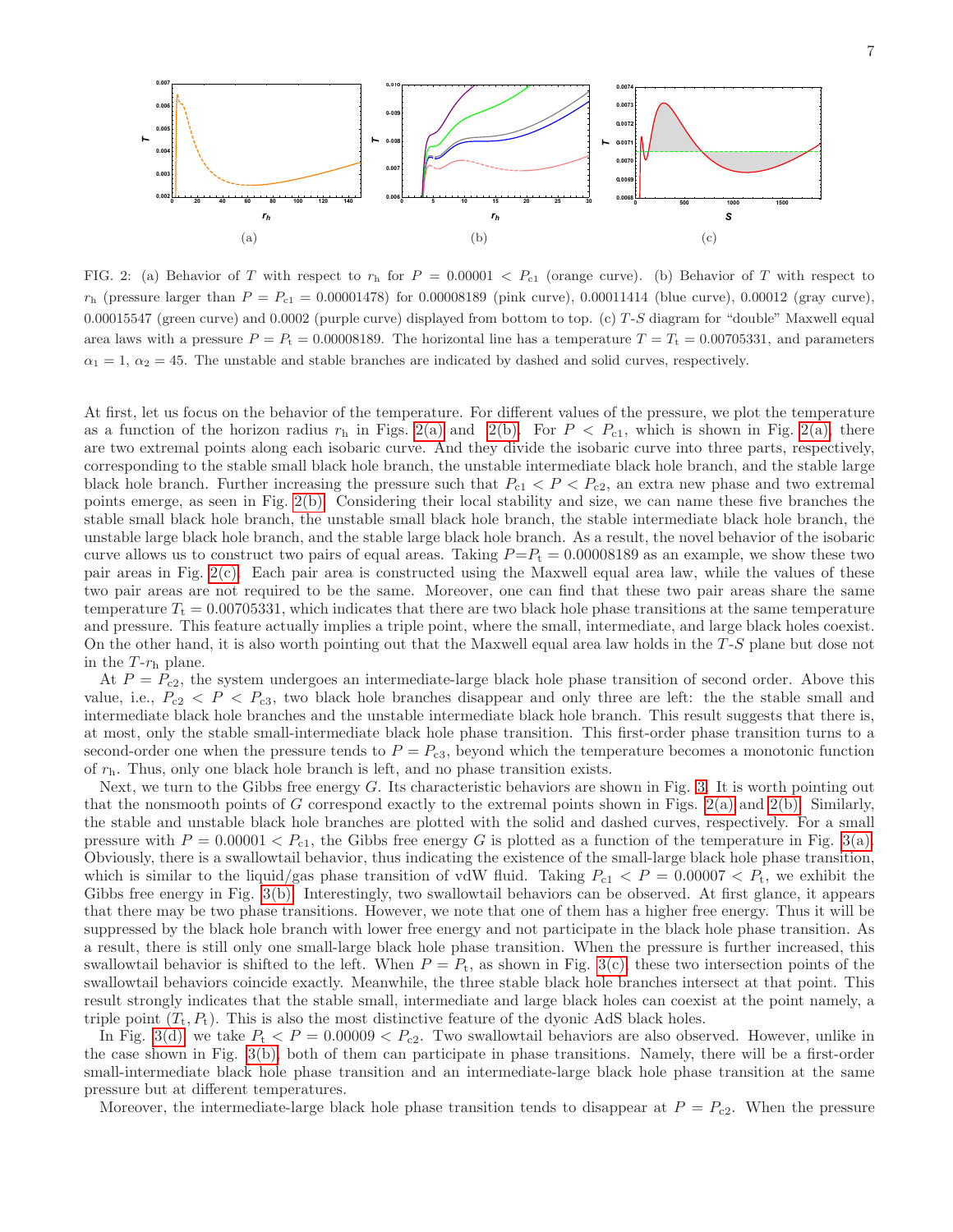<span id="page-7-2"></span><span id="page-7-1"></span>

<span id="page-7-6"></span><span id="page-7-5"></span><span id="page-7-4"></span><span id="page-7-3"></span><span id="page-7-0"></span>FIG. 3: Behaviors of the Gibbs free energy G with respect to the temperature T with  $\alpha_1 = 1$  and  $\alpha_2 = 45$ . The red, green and blue curves represent small, intermediate and large black holes, respectively. (a)  $P = 0.00001$ . (b)  $P = 0.00007$ . (c)  $P = P<sub>t</sub> = 0.00008189.$  (d)  $P = 0.00009.$  (e)  $P = 0.00012.$  (f)  $P = 0.0002.$ 

is further increased such that  $P_{c2} < P = 0.00012 < P_{c3}$ , one of the swallowtail behaviors disappears; see Fig. [3\(e\).](#page-7-5) Thus for each pressure, there is only one first-order phase transition. Detailed study reveals that this phase transition extends to the third critical point at  $P = P_{c3}$ . While beyond the third critical point, i.e.,  $P = 0.0002 > P_{c3}$  displayed in Fig. [3\(f\),](#page-7-6) the free energy is a monotonic function of the temperature. Thus no phase transition exists anymore.

The corresponding phase diagram is displayed in the  $P$ -T diagram in Fig. [4.](#page-8-0) It exhibits the characteristic triple point feature. Below  $P_t$ , the black hole system undergoes a first-order small-large black hole phase transition. And at  $P=P_t$ , the stable small, intermediate and large black hole phases coexist. Furthermore, we can also find that the small-intermediate black hole phase transition emerges at  $P_t$  and terminates at  $P_{c3}$ , while the intermediate-large black hole phase transition starts at  $P_t$  and ends at  $P_{c2}$ .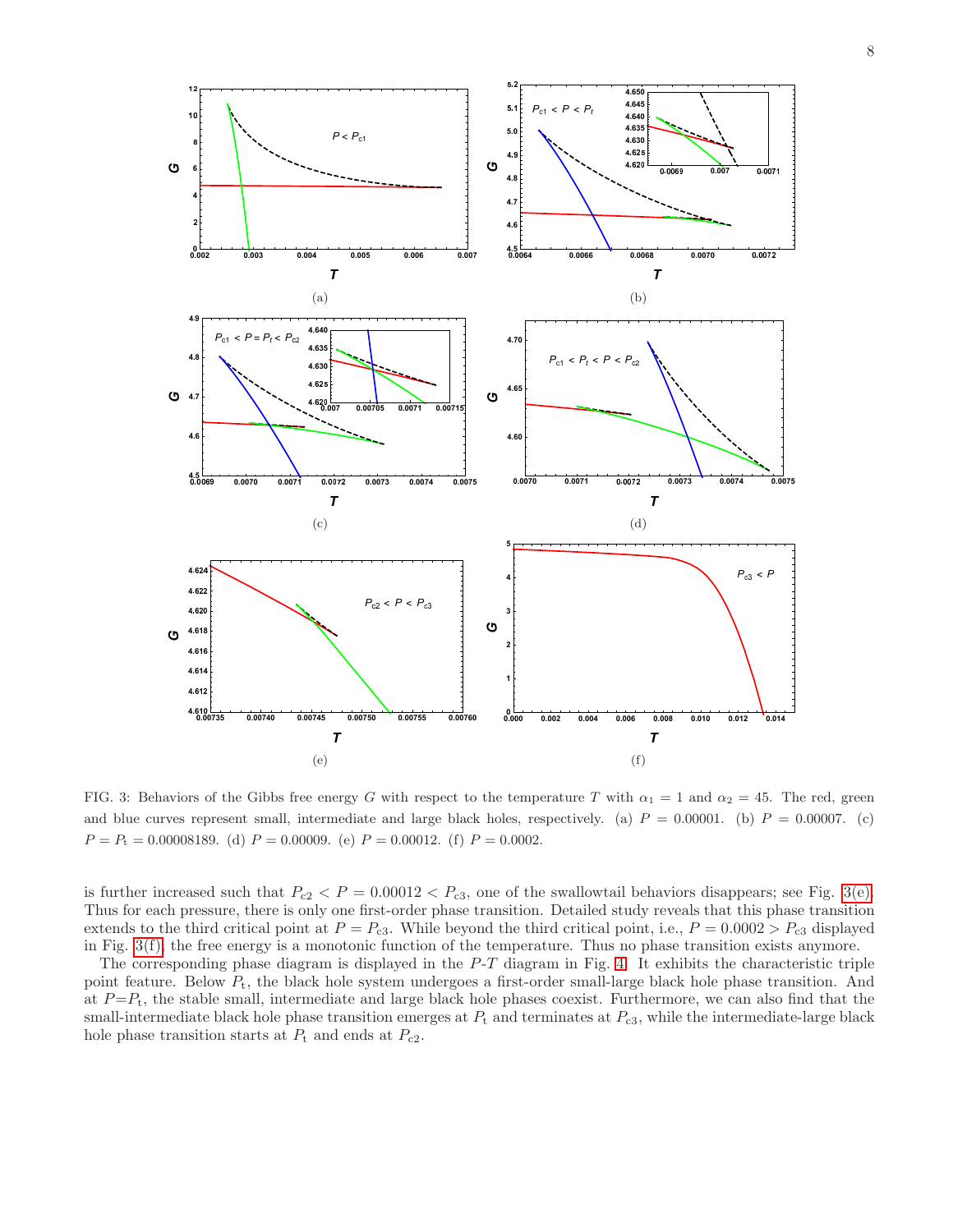

<span id="page-8-1"></span>FIG. 4: Phase diagram for a dyonic AdS black hole (BH) with  $\alpha_1 = 1$  and  $\alpha_2 = 45$ . The characteristic triple point is present.

<span id="page-8-0"></span>

FIG. 5: (a) T vs r<sub>h</sub>. (b) G vs T. Pressures  $P = 0.0001$  (blue curve), 0.0002 (green curve), 0.00040458 (red curve) and 0.0006 (purple curve), displayed from bottom to top in (a) and from left to right in (b). (c) P-T phase diagram. The parameters  $\alpha_1 = 1$  and  $\alpha_2 = 75$ .

<span id="page-8-3"></span><span id="page-8-2"></span>
$$
3. \quad \alpha_2 = 75
$$

If we increase the parameter such that  $\alpha_2 = 75$ , the number of critical points returns to 1. The value of the critical point is

$$
T_{\rm c} = 0.01200427, \quad P_{\rm c} = 0.00040458. \tag{41}
$$

The behaviors of the temperature and the Gibbs free energy are exhibited in Figs. [5\(a\)](#page-8-1) and [5\(b\)](#page-8-2) for different pressure values. When the pressure is below its critical value, there are the nonmonotonic behavior of the temperature and the swallowtail behavior of the Gibbs free energy, which indicates the existence of the standard small-large black hole phase transition. The coexistence curve is also shown in Fig.  $5(c)$ , which starts at the origin and ends at the critical point marked with a black dot. Above the curve is the small black hole region and below it is the large black hole region as expected.

In summary, besides the small-large black hole phase transition, we also observe a triple point for the dyonic AdS black holes. This feature is quite different from that of the four-dimensional charged RN-AdS black hole, where only the small-large black hole phase transition has been discovered [\[17\]](#page-15-10).

### B. Phase transition when varying  $\alpha_1$

In the previous subsection, we showed that there is a small-large black hole phase transition and triple point when  $\alpha_1$  is fixed but  $\alpha_2$  is varied freely. Since  $\alpha_1$  is also an important parameter of the dyonic AdS black hole, in this subsection we shall vary the parameter  $\alpha_1$  instead while keeping  $\alpha_2=50$ . One can also see that novel interesting phase transitions will be disclosed.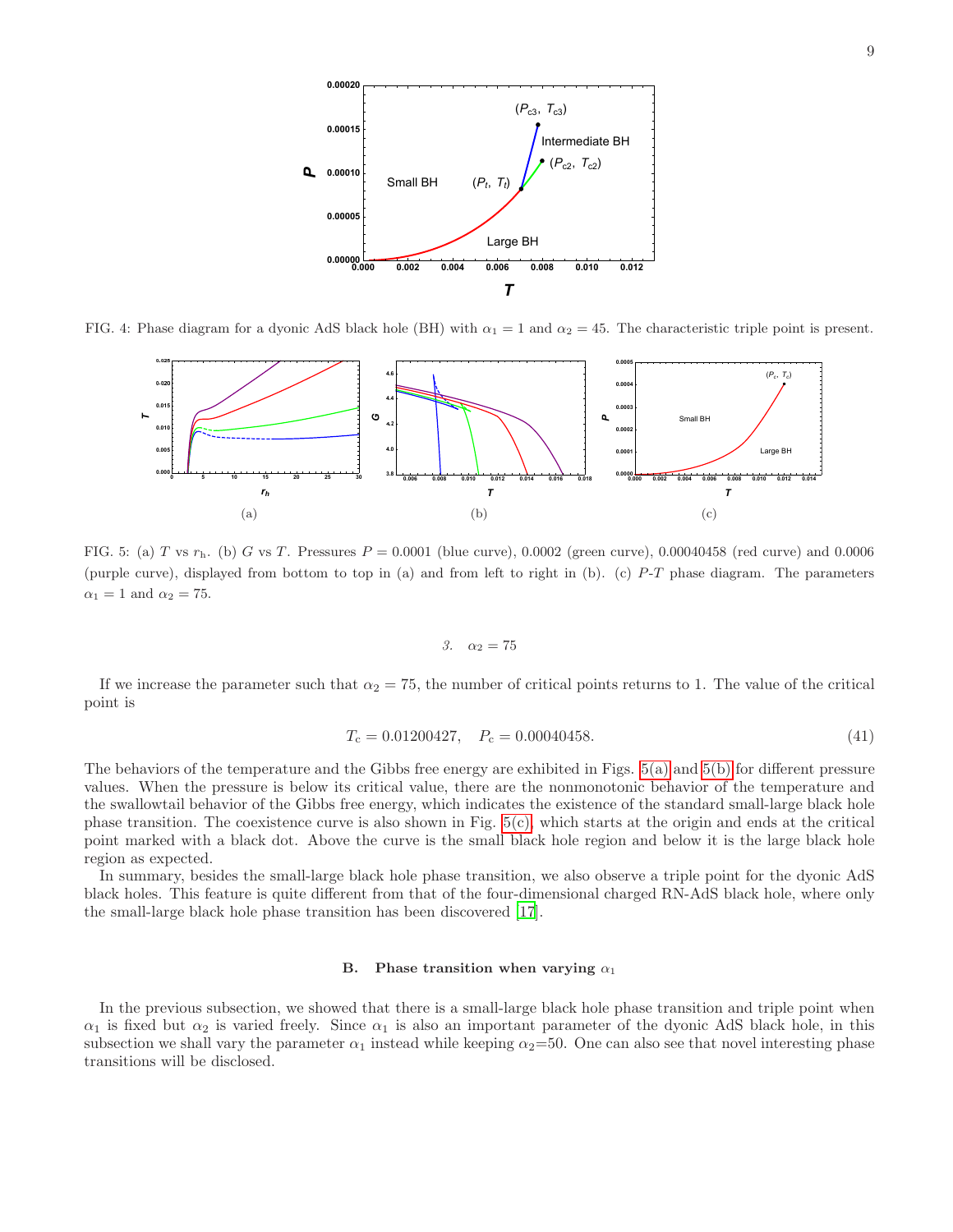We first take  $\alpha_1 = 0.4$ . After solving Eq. [\(32\)](#page-4-2), we have two critical points

$$
T_{c1} = 0.00548121, \quad P_{c1} = 0.00005316,\tag{42}
$$

$$
T_{c2} = 0.06782108, \quad P_{c2} = 0.01299062. \tag{43}
$$

Since the values of these two critical points are quite different, they are located far away from each other in the phase diagram.

The interesting behaviors of Gibbs free energy G are displayed in Fig. [6.](#page-10-1) When the pressure  $P < P_{c1}$ , as shown in Fig. [6\(a\),](#page-10-2) two swallowtail behaviors are present. However, one of them is located in the negative temperature region, and thus it is unphysical. As a result, only the other swallowtail behavior is available, which indicates an intermediatelarge black hole phase transition of the first order. In Fig.  $6(b)$ , we plot G as a function of the temperature T at the critical pressure  $P = P_{c1}$ . The swallowtail behavior with positive temperature tends to disappear. For this case, only a second-order phase transition exists. Increasing the pressure such that  $P_{c1} < P < P_0 = 0.00010129$ , we can see in Fig. [6\(c\)](#page-10-4) that the intersection point of the swallowtail behavior is still located at the negative temperature, and thus such behavior does not indicate a phase transition. With detailed study, we find that the intersection point is shifted to the right. Exactly at  $P = P_0$ , as shown in Fig. [6\(d\),](#page-10-5) the intersection point has a vanishing temperature. If we continue to slightly increase the pressure [see Fig.  $6(e)$ ], the intersection point has a positive temperature, thereby indicating a first-order phase transition. At last, by setting  $P > P_{c2}$ , the G described in Fig. [6\(f\)](#page-10-7) is only a monotonically decreasing function of temperature. Thus, the system has only one black hole branch and no phase transition is allowed.

Considering these different behaviors of the Gibbs free energy, we calculate the phase transition for each temperature. Finally, we clearly exhibit the phase diagram of the dyonic AdS black hole with  $\alpha_1 = 0.4$  and  $\alpha_2 = 50$  in the P-T diagram in Fig. [7.](#page-11-0) In the figure, it is easy to see that this phase diagram is significantly different from that of the vdW fluid. There are two separate coexistence curves. One of them starts at the origin and ends at  $(T_{c1}, P_{c1})$ , while the other extends from  $(0, P_0)$  and terminates at the second critical point  $(T_{c2}, P_{c2})$ . This novel phase structure has not been observed for the charged RN-AdS black hole [\[17\]](#page-15-10), and can be treated as a new feature of dyonic AdS black holes with quasitopological electromagnetism.

$$
2. \quad \alpha_1=1
$$

For the second example, we take  $\alpha_1 = 1$ . Interestingly, we obtain three critical points by solving the condition [\(32\)](#page-4-2)

$$
T_{c1} = 0.00681279, \quad P_{c1} = 0.00005078,\tag{44}
$$

$$
T_{c2} = 0.00802675, \quad P_{c2} = 0.00011537,\tag{45}
$$

$$
T_{c3} = 0.00884366, \quad P_{c3} = 0.00022122. \tag{46}
$$

The number of critical points indicates that there must be some phase transitions beyond the vdW-like type. To determin them, we plot the behavior of temperature T with respect to the horizon radius  $r<sub>h</sub>$  in Fig. [8\(a\).](#page-11-1) Obviously, at some values of the pressure, there will be four extremal points for the temperature. In particular, when  $P = P_t =$ 0.00009608, we construct two pairs of the equal areas described in Fig. [8\(b\).](#page-11-2) Although these two pair areas have different values, they share the same pressure and temperature. This strongly indicates the existence of the triple point. In order to make this point more clear, we show the Gibbs free energy in Fig[.9.](#page-12-0) For different cases, one or two swallowtail behaviors can be discovered. Moreover, these two characteristic swallowtail behaviors emerge, move, and disappear with the pressure. This pattern demonstrates a triple point phase structure at  $P = P_t = 0.00009608$ .

The corresponding phase diagram is given in Fig. [10,](#page-13-0) where the triple point is clearly exhibited. Another difference from the previous case is that these coexistence curves are not separate, but instead joined at the triple point.

$$
3. \quad \alpha_1 = 1.6
$$

When  $\alpha_1 = 1.6$ , the system admits only one critical point

$$
T_{\rm c} = 0.00683463, \quad P_{\rm c} = 0.00008292. \tag{47}
$$

In this case, the behaviors of the temperature and the Gibbs free energy are shown in Figs. [11\(a\)](#page-13-1) and [11\(b\).](#page-13-2) All these behaviors indicate that there is only one typical small-large black hole phase transition, which is reminiscent of the liquid/gas phase transition of the vdW fluid. Finally, the phase diagram is exhibited in Fig.  $11(c)$ .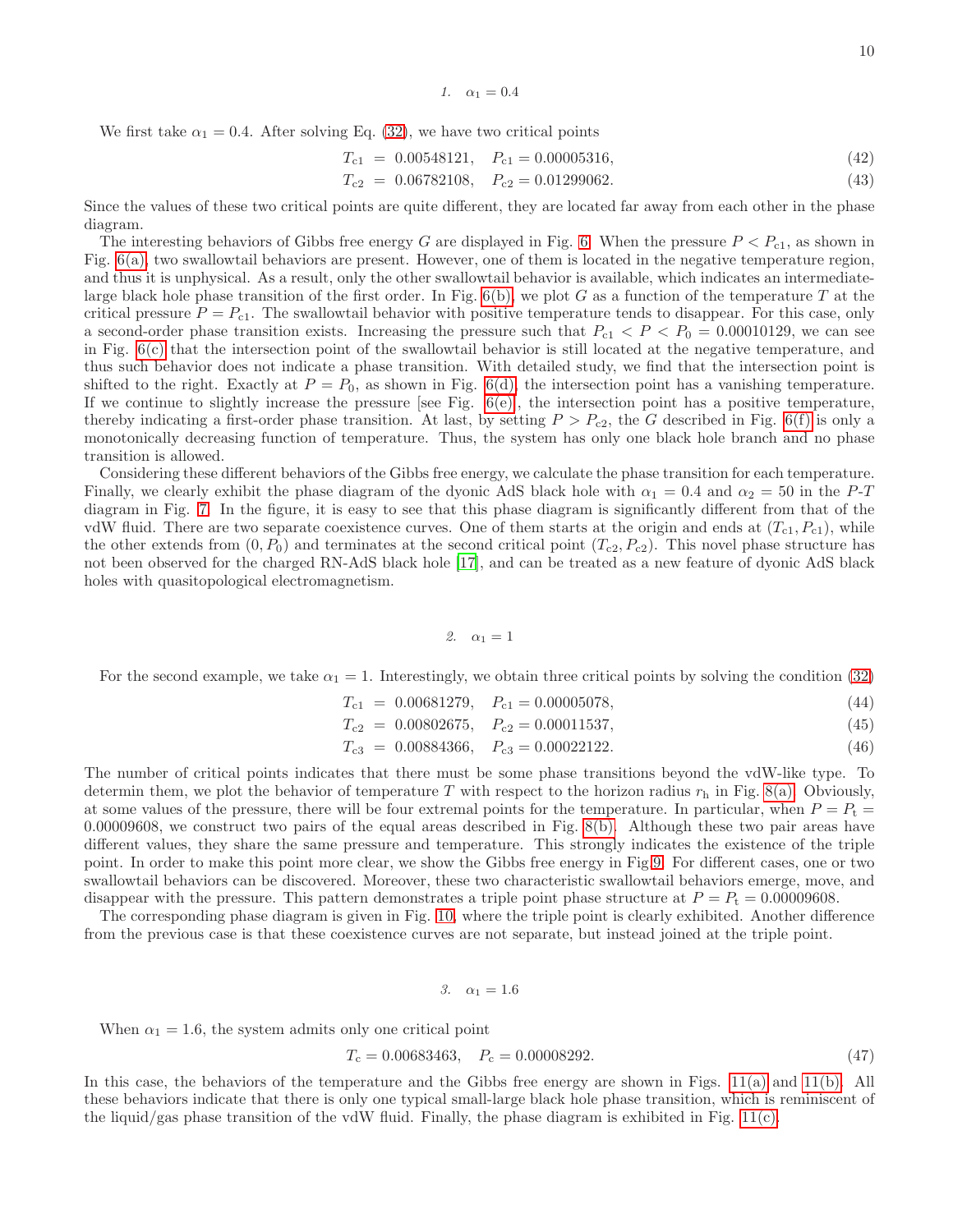<span id="page-10-3"></span><span id="page-10-2"></span>

<span id="page-10-6"></span><span id="page-10-4"></span><span id="page-10-1"></span>FIG. 6: Behaviors of the Gibbs free energy G with respect to the temperature T with  $\alpha_1 = 0.4$  and  $\alpha_2 = 50$ . The red, green and blue curves represent small, intermediate and large black holes, respectively. The purple dashed vertical lines indicate vanishing temperature. (a)  $P = 0.00002$ . (b)  $P = P_{c1} = 0.00005316$ . (c)  $P = 0.00006$ . (d)  $P = P_0 = 0.00010129$ . (e)  $P = 0.005$ . (f)  $P = 0.03$ .

### <span id="page-10-7"></span><span id="page-10-5"></span><span id="page-10-0"></span>IV. CRITICAL EXPONENTS

Critical exponents describe the behavior of thermodynamical quantities near the critical points and provide a universal property of the system phase transition. In this section, we would like to numerically calculate the critical exponents for the black hole systems with quasitopological electromagnetism.

It is convenient to define the reduced thermodynamic temperature, volume, and pressure as

<span id="page-10-8"></span>
$$
\tau = \frac{T}{T_{\rm c}}, \quad \nu = \frac{V}{V_{\rm c}}, \quad p = \frac{P}{P_{\rm c}}.\tag{48}
$$

Furthermore, we denote

<span id="page-10-9"></span>
$$
t = \frac{T}{T_{\rm c}} - 1 = \tau - 1, \quad \omega = \frac{V}{V_{\rm c}} - 1 = \nu - 1.
$$
\n(49)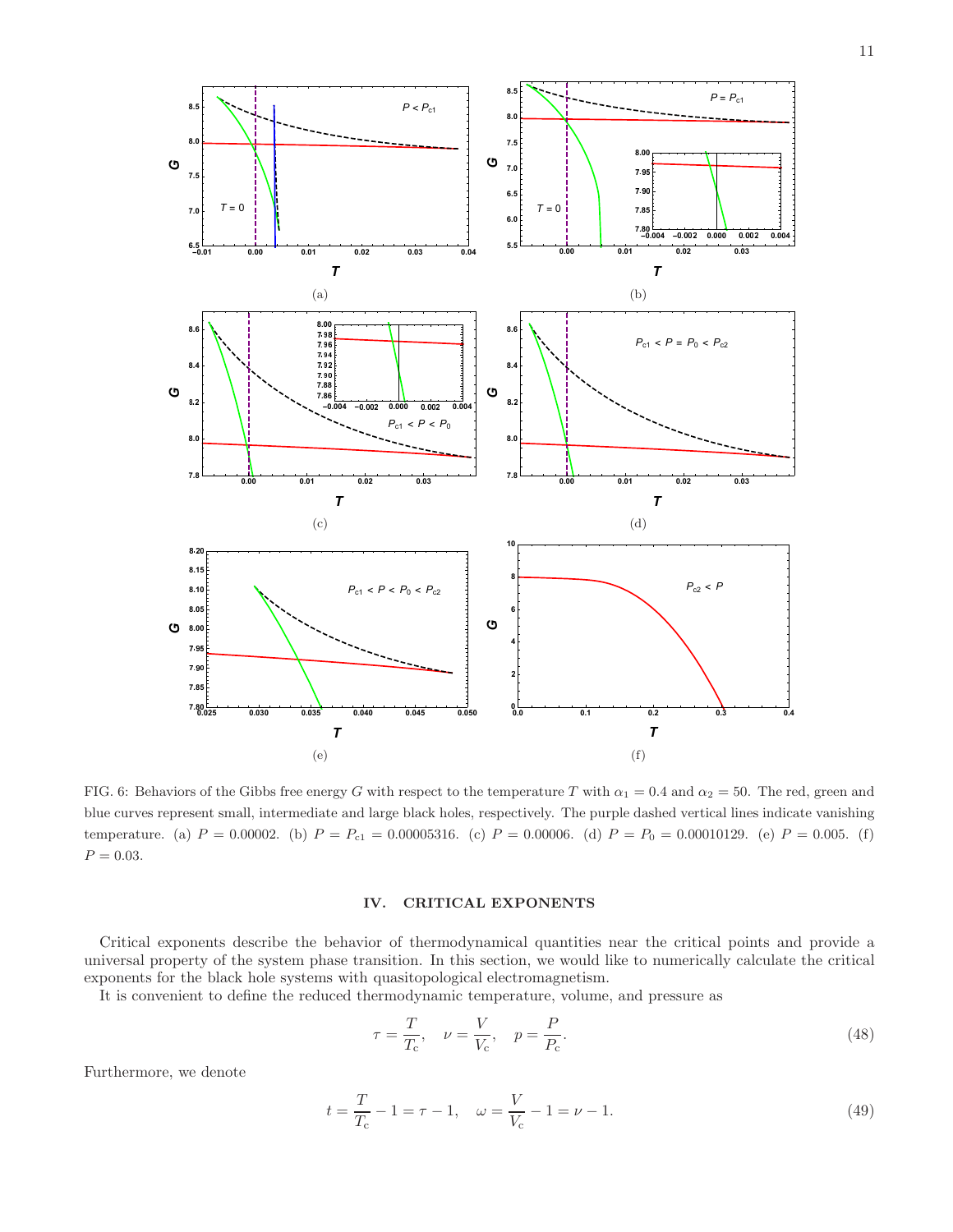

<span id="page-11-1"></span>FIG. 7: Phase diagram for a dyonic AdS black hole with  $\alpha_1 = 0.4$  and  $\alpha_2 = 50$ . (a) Entire phase diagram. (b) Magnification of (a) near  $(T_{c1}, P_{c1})$ .

<span id="page-11-0"></span>

FIG. 8: (a) Behavior of T with respect to  $r<sub>h</sub>$  for  $P = 0.00003$  (orange curve),  $P = 0.00005078$  (Red curve),  $P = 0.00009608$ (pink curve),  $P = 0.00011537$  (blue curve),  $P = 0.00015$  (gray curve),  $P = 0.00022122$  (green curve) and  $P = 0.0003$  (purple curve), displayed from bottom to top. (b) The Maxwell equal area laws constructed at the isobaric curve with pressure  $P = P_t = 0.00009608$  in the T-S diagram. The horizontal line has a temperature  $T = T_t = 0.00750572$ . The parameters  $\alpha_1 = 1$ and  $\alpha_2 = 50$ .

Then the critical point is shifted to  $t = 0$  and  $\omega = 0$ . To calculate the critical exponents, we first obtain the corresponding equation of state by substituting the reduced parameters introduced in Eqs.  $(48)$  and  $(49)$  into Eq.  $(31)$ . Near the critical points, the reduced pressure can be expanded as

<span id="page-11-2"></span>
$$
p = a_0 + a_1\omega + a_2\omega^2 + a_3\omega^3 + b_0t + b_1t\omega + \mathcal{O}(t\omega^2, \omega^4). \tag{50}
$$

In our black hole systems, we find that the coefficients  $a_1$  and  $a_2$  vanish, and that  $a_0=1$ . Thus, the reduced pressure becomes

<span id="page-11-3"></span>
$$
p = 1 + a_3 \omega^3 + b_0 t + b_1 t \omega + \mathcal{O}(t \omega^2, \omega^4).
$$
\n(51)

Near the critical points we considered in the above section, we numerically obtain the values of the coefficients  $a_3, b_0$ , and  $b_1$  by expanding the equation of state. The results are listed in Tables I and II. Although these coefficients closely depend on the couplings  $\alpha_1$  and  $\alpha_2$ , we find the universal result that  $b_0$  is positive while  $a_3$  and  $b_1$  are negative.

Next, we attempt to calculate the critical exponents  $\alpha$ ,  $\beta$ ,  $\gamma$ , and  $\delta$  by using the expanded form (51).

(a) Exponent  $\alpha$  describes the behavior of the specific heat at constant volume:

$$
C_V = T \frac{\partial S}{\partial T}\bigg|_V \propto |t|^{-\alpha}.\tag{52}
$$

Since  $S \sim V^{2/3}$ , one easily obtains  $C_V = 0$ . Thus the exponent  $\alpha = 0$ .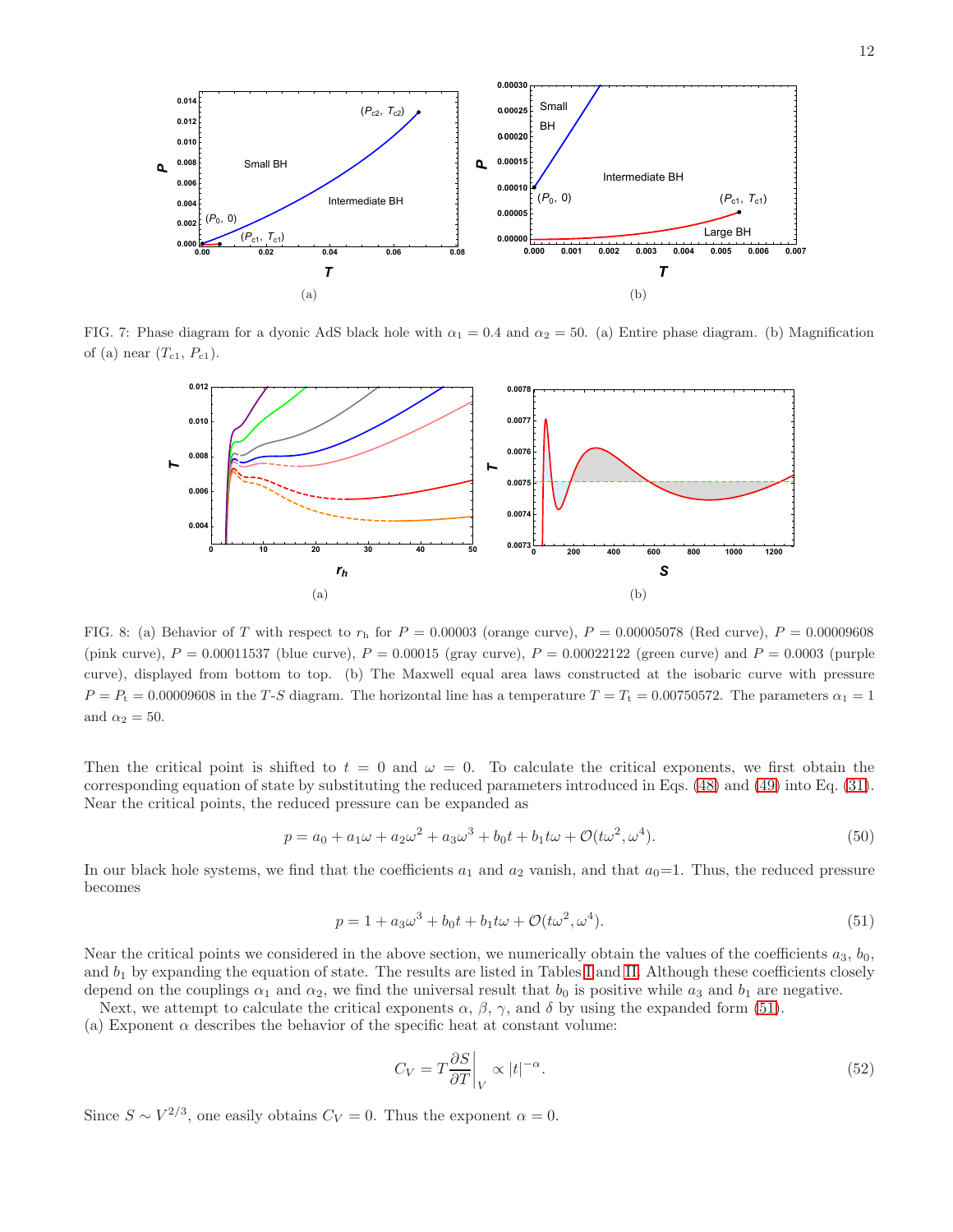

<span id="page-12-0"></span>FIG. 9: Behaviors of the Gibbs free energy G with respect to the temperature T with  $\alpha_1 = 1$  and  $\alpha_2 = 50$ . The red, green, and blue curves represent small, intermediate, and large black holes, respectively. (a)  $P = 0.00003$ . (b)  $P = 0.00009$ . (c)  $P = P_t = 0.00009608.$  (d)  $P = 0.000105.$  (e)  $P = 0.00015.$  (f)  $P = 0.0003.$ 

(b) Exponent  $\beta$  governs the behavior of the order parameter  $\eta = V_1 - V_s$  measuring the difference in thermodynamic volume between the coexistence large and small black holes for given isotherm:

$$
\eta = V_1 - V_s \propto |t|^{\beta}.\tag{53}
$$

Considering the fact that the coexistence small and large black holes satisfy the equation of state, we have

<span id="page-12-1"></span>
$$
p = 1 + a_3 \omega_s^3 + b_0 t + b_1 t \omega_s = 1 + a_3 \omega_1^3 + b_0 t + b_1 t \omega_1.
$$
\n
$$
(54)
$$

Differentiating the reduced pressure in Eq.  $(51)$  for a fixed  $t < 0$ , we have

$$
dp = (3a_3\omega^2 + b_1t)d\omega.
$$
\n<sup>(55)</sup>

In the reduced parameter space, it is easy to verify that the Maxwell's equal area law  $\oint \omega dp = 0$  holds, and it reduces to

<span id="page-12-2"></span>
$$
\int_{\omega_{\rm s}}^{\omega_1} \omega (3a_3 \omega^2 + b_1 t) d\omega = 0,\tag{56}
$$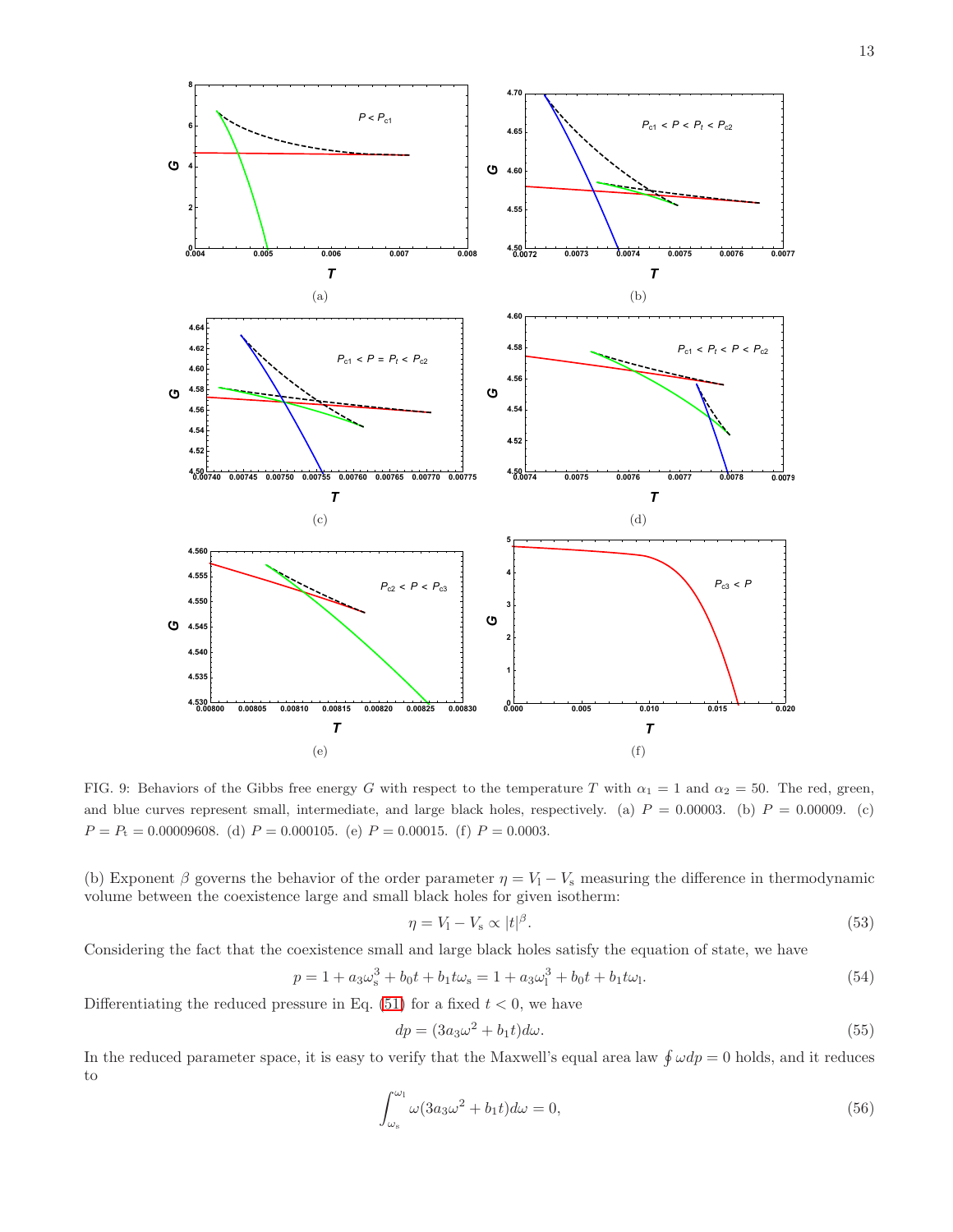

<span id="page-13-2"></span><span id="page-13-0"></span>FIG. 10: Phase diagram for a dyonic AdS black hole with  $\alpha_1 = 1$  and  $\alpha_2 = 50$ .

<span id="page-13-1"></span>

FIG. 11: (a) T vs  $r<sub>h</sub>$ . (b) G vs T. Pressures  $P = 0.00001$  (blue curve), 0.00003 (green curve), 0.00008292 (red curve), and 0.0002 (purple curve), displayed from bottom to top in (a) and from left to right in (b). The unstable and stable branches are indicated by dashed and solid curves. (c) P-T phase diagram. The parameters  $\alpha_1 = 1.6$  and  $\alpha_2 = 50$ .

where  $\omega_s$  and  $\omega_l$  are the reduced volumes of the small and large black holes, respectively. Solving Eqs. [\(54\)](#page-12-1) and [\(56\)](#page-12-2), we have  $\omega_s = -\omega_l = -\sqrt{\frac{b_1}{a_3}}\sqrt{-t}$ . Hence the order parameter  $\eta$  is

<span id="page-13-3"></span>
$$
\eta = V_c(\omega_1 - \omega_s) = 2\sqrt{\frac{b_1}{a_3}}V_c\sqrt{-t},\qquad(57)
$$

indicating that the exponent  $\beta = \frac{1}{2}$ .

(c) Exponent  $\gamma$  describes the behavior of the isothermal compressibility  $\kappa_T$  defined as

$$
\kappa_T = -\frac{1}{V} \frac{\partial V}{\partial P}|_T \propto |t|^{-\gamma}.
$$
\n(58)

From the expressions of the reduced pressure in Eq. [\(51\)](#page-11-3), one can easily get

$$
\frac{\partial V}{\partial P}|_T = \frac{1}{b_1} \frac{V_c}{P_c} \frac{1}{t} + \mathcal{O}(\omega). \tag{59}
$$

As a result,

$$
\kappa_T = -\frac{1}{V} \frac{\partial V}{\partial P}|_T \propto -\frac{1}{b_1} \frac{V_c}{P_c} \frac{1}{t},\tag{60}
$$

so one gets  $\gamma = 1$ .

(d) Exponent  $\delta$  characterizes the following behavior on the critical isotherm  $T = T_c$ :

$$
|P - P_{\rm c}| \propto |V - V_{\rm c}|^{\delta}.
$$
\n(61)

Setting  $t = 0$  in Eq. [\(51\)](#page-11-3), one arrives at

$$
p - 1 = a_3 \omega^3,\tag{62}
$$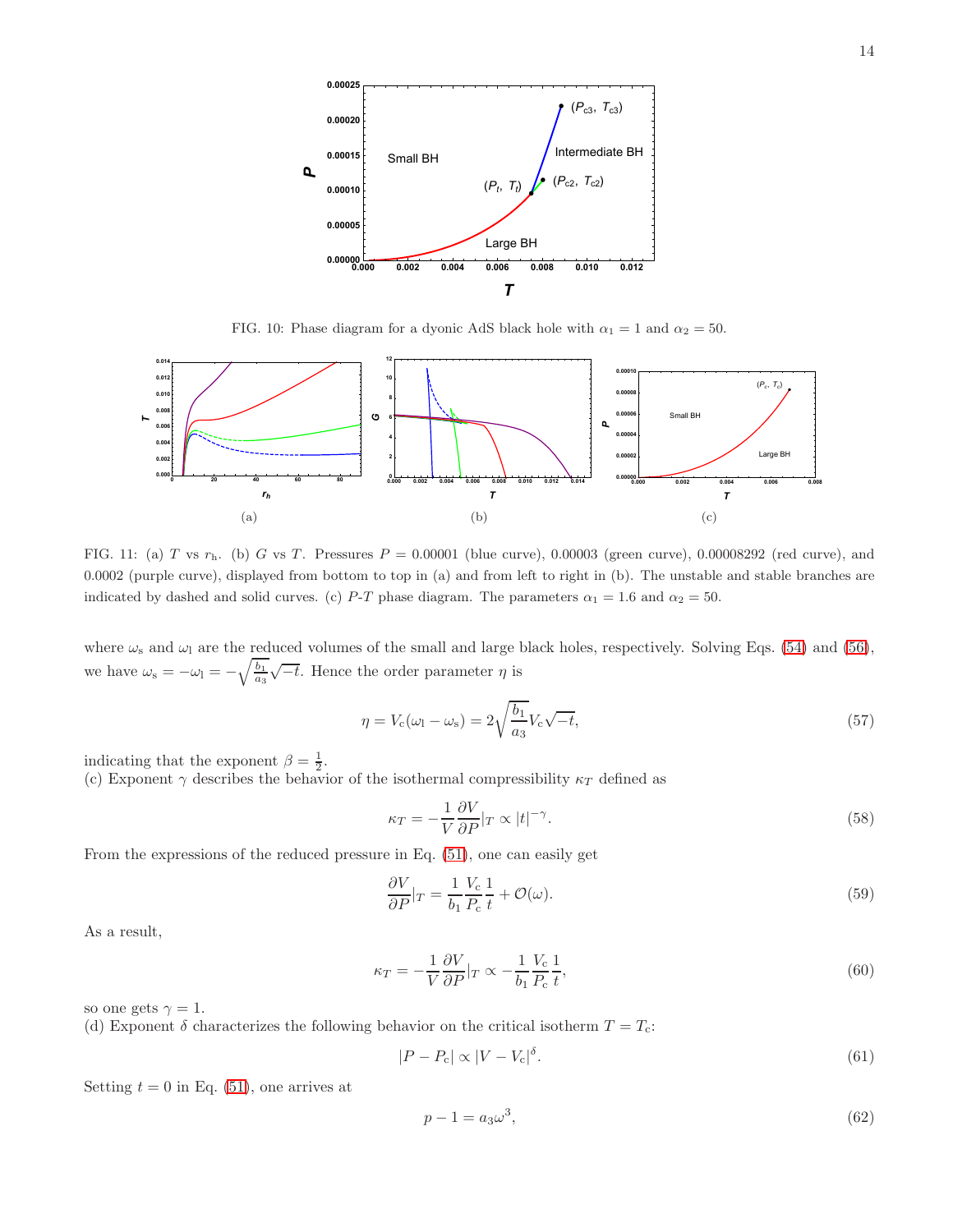| $\alpha_1$ $\alpha_2$ | $a_3$                                                      | bo | b1 |
|-----------------------|------------------------------------------------------------|----|----|
|                       | $1\quad15$ $-0.0461524$ $2.6921452$ $-0.8973817$           |    |    |
|                       | $1\quad 45\quad -0.0369044\; 2.7714244\; -0.9238081$       |    |    |
|                       | $1\quad 45\quad -0.4079453\; 5.1006002\; -1.7002001$       |    |    |
|                       | $1\quad 75\quad -0.1533660\quad 2.8650946\quad -0.9550316$ |    |    |

<span id="page-14-1"></span>TABLE I: Corresponding values of the expanded coefficients in Eq. [\(51\)](#page-11-3) with a fixed  $\alpha_1$ .

| $\alpha_1 \alpha_2$ | $a_3$                                                | b <sub>0</sub> | b1 |
|---------------------|------------------------------------------------------|----------------|----|
|                     | $0.4$ 50 $-0.0481278$ 2.6764140 $-0.8921380$         |                |    |
|                     | $0.4\ 50\ -0.0363386\ 1.7104065\ -0.5701355$         |                |    |
|                     | $1\quad 50\quad -0.0346722\; 2.7920014\; -0.9306672$ |                |    |
|                     | $1\quad 50\quad -0.2914387\ 4.0208934\ -1.3402978$   |                |    |
|                     | $1.6$ 50 $-0.0449899$ 2.7030386 $-0.9010129$         |                |    |

<span id="page-14-2"></span>TABLE II: Corresponding values of the expanded coefficients in Eq.  $(51)$  with a fixed  $\alpha_2$ .

which leads to  $\delta = 3$ .

In summary, the four critical exponents are obtained as

$$
\alpha = 0, \quad \beta = \frac{1}{2}, \quad \gamma = 1, \quad \delta = 3,
$$
\n(63)

which is the same as that of the mean field theory and the four-dimensional charged RN-AdS black hole system [\[17\]](#page-15-10).

### <span id="page-14-0"></span>V. DISCUSSIONS AND CONCLUSIONS

In this paper, by treating the cosmological constant as the thermodynamic pressure in the extended phase space, we studied the thermodynamics and phase transition for the dyonic AdS black hole with quasitopological electromagnetism. The results show that, compared to charged RN-AdS black holes, there are more rich black hole phase structures, such as a triple point and a separate coexistence curve.

Considering the coupling  $\alpha_2$  as a new thermodynamic variable, we obtained the first law and the Smarr formula and found they are consistent with each other. By freely varying the parameters  $\alpha_1$  and  $\alpha_2$ , respectively, we studied the phase transition and phase diagram via the behaviors of the temperature and Gibbs free energy along the isobaric curves.

We first considered the case in which  $\alpha_1=1$ , while  $\alpha_2$  was 15, 45, or 75. When  $\alpha_2=15$ , we observed the small-large black hole phase transition. The phase diagrams are similar to that of the vdW fluid. For  $\alpha_2 = 45$ , four extremal points of the temperature and two swallowtail behaviors of the Gibbs free energy along certain isobaric curves can be found. These imply rich phase structures. Detailed study shows that there is a triple point at which three black hole phases coexist, just like that of water with coexisting ice, liquid, and vapor phases. This phase diagram has not been found in charged RN-AdS black holes. And thus it is a novel phenomenon for black holes with quasitopological electromagnetism. When the coupling is further increased such that  $\alpha_2 = 75$ , we observed only one swallowtail behavior, so only the small-large black hole phase transition is present in this case.

Then we varied  $\alpha_1$  while instead keeping  $\alpha_2$  fixed at 50. For  $\alpha_1 = 0.4$ , we found a novel phase structure. Although in these cases, there are two swallowtail behaviors, some parts of them fall in the negative temperature regions, indicating that they are unphysical. After detailed study, we discovered that there are two separate coexistence curves in the phase diagrams. One starts at the origin and ends at a critical point, while the other one starts at a certain point with vanishing temperature, then extends to another critical point. This is also a novel diagram for a dyonic AdS black hole with quasitopological electromagnetism. When  $\alpha_1$  is increased such that  $\alpha_1 = 1$ , a characteristic triple point is observed. When  $\alpha_1$  approaches 1.6, there is only a small-large black hole phase transition of the vdW-like type.

After obtaining the phase diagrams, we calculated the critical exponents for each case. Employed with the expansion of the pressure near the critical points, we obtained the exponents  $\alpha = 0$ ,  $\beta = \frac{1}{2}$ ,  $\gamma = 1$ , and  $\delta = 3$ , which display the same values as in mean field theory.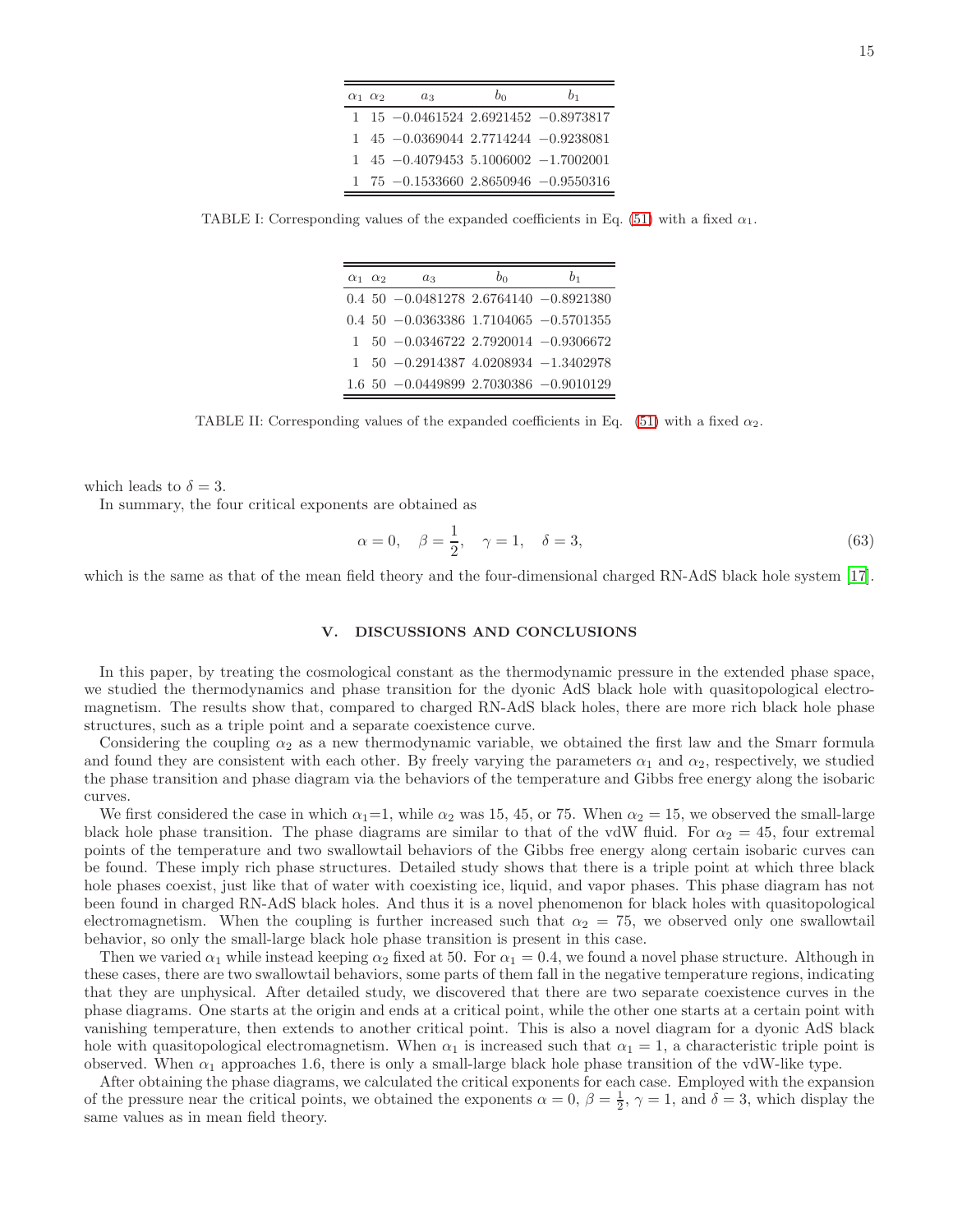These results uncover intriguing thermodynamic properties and phase diagrams for dyonic AdS black holes with quasitopological electromagnetism. The study is also worth generalizing to higher-dimensional cases. Furthermore, black hole microstructure still remains to be tested by constructing the Ruppeiner geometry. These are valuable to further disclose the influence of quasitopological electromagnetism on the black hole thermodynamics. It is also worth further examining the emergent new black hole phases on the dynamical stability of the black holes, as well as in the dual field theories according to the AdS/CFT. Furthermore, since there are two unstable photon spheres, novel features imprinted in the black hole shadow should be uncovered [\[64\]](#page-17-16).

### ACKNOWLEDGMENTS

This work was supported by the National Natural Science Foundation of China (Grants No. 12075103, No. 11675064, and No. 12047501) and the 111 Project (Grant No. B20063).

- <span id="page-15-0"></span>[1] J. M. Bardeen, B. Carter, and S. W. Hawking, *The four laws of black hole mechanics*, Commun. Math. Phys. 31, 161 (1973).
- [2] J. D. Bekenstein, *Black holes and entropy*, Phys. Rev. D 7, 2333 (1973).
- <span id="page-15-1"></span>[3] S. W. Hawking, *Particle creation by black holes*, Commun. Math. Phys. 43, 199 (1975); 46, 206(E) (1976).
- <span id="page-15-2"></span>[4] S. W. Hawking and D. N. Page, *Thermodynamics of black holes in anti-de Sitter Space*, Commun. Math. Phys. 87, 577 (1983).
- <span id="page-15-3"></span>[5] J. M. Maldacena, *The Large-*N *limit of superconformal field theories and supergravity*, Adv. Theor. Math. Phys. 2, 231 (1998), [arXiv: [hep-th/9711200\]](http://arxiv.org/abs/hep-th/9711200).
- [6] S. S. Gubser and I. R. Klebanov, *Gauge theory correlators from noncritical string theory*, Phys. Lett. B 428, 105 (1998), [\[arXiv:hep-th/9802109\]](http://arxiv.org/abs/hep-th/9802109).
- <span id="page-15-4"></span>[7] E. Witten, *Anti-de Sitter space and holography*, Adv. Theor. Math. Phys. 2, 253 (1998), [\[arXiv:hep-th/9802150\]](http://arxiv.org/abs/hep-th/9802150).
- <span id="page-15-5"></span>[8] E. Witten, *Anti-de Sitter space, thermal phase transition, and confinement in gauge theories*, Adv. Theor. Math. Phys. 2, 505 (1998), [\[arXiv:hep-th/9803131\]](http://arxiv.org/abs/hep-th/9803131).
- <span id="page-15-6"></span>[9] A. Chamblin, R. Emparan, C. V. Johnson, and R. C. Myers, *Charged AdS black holes and catastrophic holography*, Phys. Rev. D 60, 064018 (1999), [\[arXiv:hep-th/9902170\]](http://arxiv.org/abs/hep-th/9902170).
- [10] A. Chamblin, R. Emparan, C. V. Johnson, and R. C. Myers, *Holography, thermodynamics and fluctuations of charged AdS black holes*, Phys. Rev. D 60, 104026 (1999), [\[arXiv:hep-th/9904197\]](http://arxiv.org/abs/hep-th/9904197).
- <span id="page-15-7"></span>[11] M. M. Caldarelli, G. Cognola, and D. Klemm, *Thermodynamics of Kerr-Newman-AdS black holes and conformal field theories*, Classical Quantum Gravity 17, 399 (2000), [arXiv: [hep-th/9908022\]](http://arxiv.org/abs/hep-th/9908022)
- <span id="page-15-8"></span>[12] M. Henneaux and H. Teitelboim, *The cosmological constant as canonical variable*, Phys. Lett. 143B, 415 (1984).
- [13] H. Teitelboim, *The cosmological constant as a thermodynamic black hole parameter* Phys. Lett. 158B, 293 (1985).
- <span id="page-15-12"></span>[14] D. Kastor, S. Ray, and J. Traschen, *Enthalpy and the mechanics of AdS black holes*, Classical Quantum Gravity 17, 399 (2009), [\[arXiv:0904.2765\[](http://arxiv.org/abs/0904.2765)hep-th]].
- [15] B. P. Dolan, *The cosmological constant and black-hole thermodynamic potentials*, Classical Quantum Gravity 28, 125020 (2011), [\[arXiv:1008.5023](http://arxiv.org/abs/1008.5023) [gr-qc]].
- <span id="page-15-9"></span>[16] M. Cvetic, G. W. Gibbons, D. Kubiznak, and C. N. Pope, *Black hole enthalpy and an entropy inequality for the thermodynamic volume*, Phys. Rev. D 84, 024037 (2011), [\[arXiv:1012.2888](http://arxiv.org/abs/1012.2888) [hep-th]].
- <span id="page-15-10"></span>[17] D. Kubiznak and R. B. Mann, P*-*V *criticality of charged AdS black holes*, J. High Energy Phys. 07 (2012) 033. [\[arXiv:1205.0559](http://arxiv.org/abs/1205.0559) [hep-th]].
- <span id="page-15-11"></span>[18] S. Gunasekaran, R. B. Mann, and D. Kubiznak, *Extended phase space thermodynamics for charged and rotating black holes and Born-Infeld vacuum polarization*, J. High Energy Phys. 11 (2012) 110. [\[arXiv:1208.6251](http://arxiv.org/abs/1208.6251) [hep-th]].
- [19] S. H. Hendi and M. H. Vahidinia, *Extended phase space thermodynamics and* P*-*V *criticality of black holes with a nonlinear source*, Phys. Rev. D 88, 084045 (2013), [\[arXiv:1212.6128](http://arxiv.org/abs/1212.6128) [hep-th]].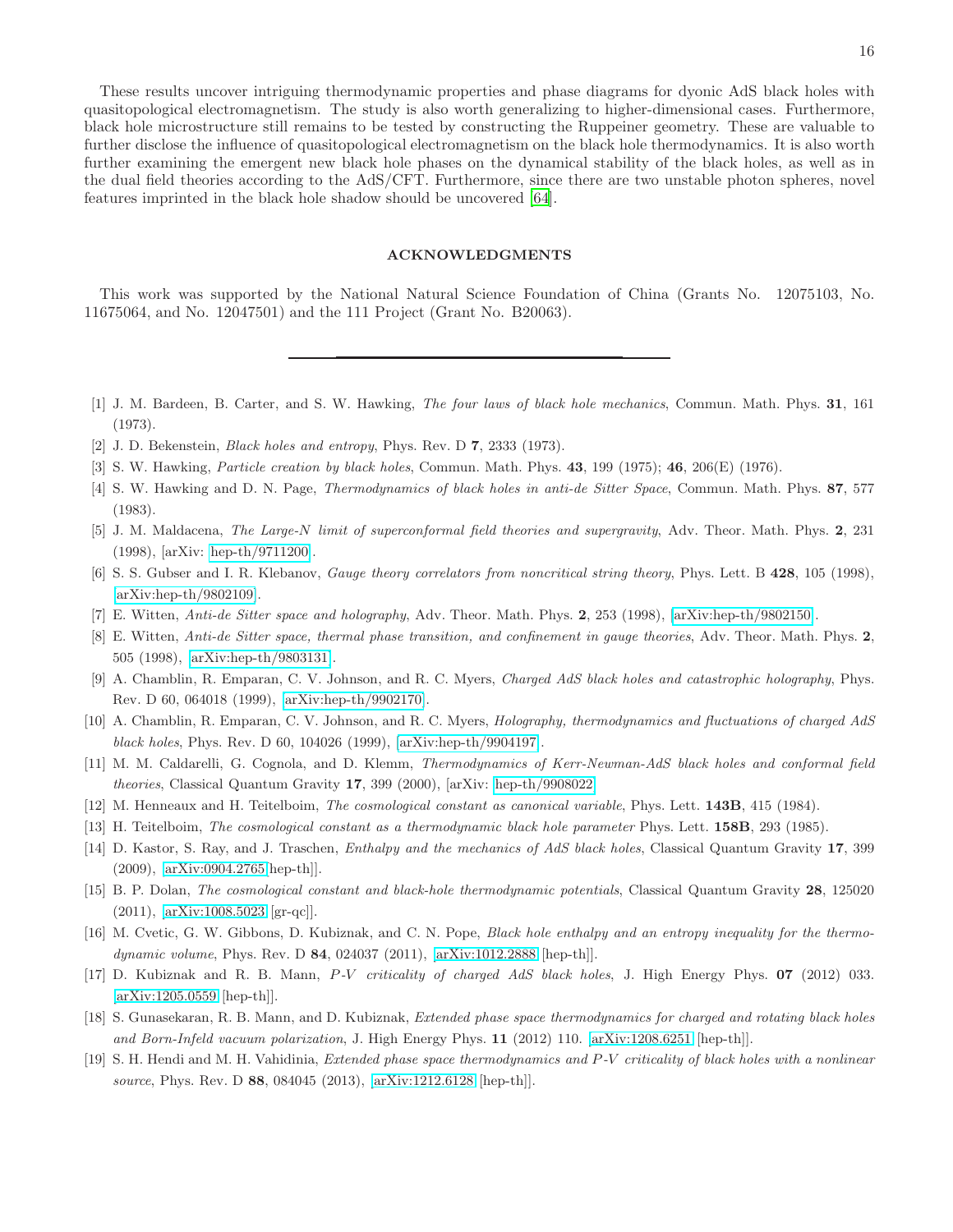- [20] S.-B. Chen, X.-F. Liu, C.-Q. Liu, and J.-L. Jing, P − V *criticality of AdS black hole in* f(R) *gravity*, Chin. Phys. Lett. 30, 060401 (2013), [\[arXiv:1301.3234](http://arxiv.org/abs/1301.3234) [gr-qc]].
- [21] N. Altamirano, D. Kubiznak, and R. B. Mann, *Reentrant phase transitions in rotating anti-de Sitter black holes*, Phys. Rev. D 88, 101502(R) (2013), [\[arXiv:1306.5756](http://arxiv.org/abs/1306.5756) [hep-th]].
- [22] R.-G. Cai, L.-M. Cao, L. Li, and R.-Q. Yang, P*-*V *criticality in the extended phase space of Gauss-Bonnet black holes in AdS space*, JHEP 09, 005 (2013), [\[arXiv:1306.6233](http://arxiv.org/abs/1306.6233) [gr-qc]].
- [23] N. Altamirano, D. Kubiznak, R. B. Mann, and Z. Sherkatghanad, *Kerr-AdS analogue of triple point and solid/liquid/gas phase transition*, Classical Quantum Gravity 31, 042001 (2014), [\[arXiv:1308.2672](http://arxiv.org/abs/1308.2672) [hep-th]].
- [24] J.-X. Mo and W.-B. Liu, P*-*V *criticality of topological black holes in Lovelock-Born-Infeld gravity*, Eur. Phys. J. C 74, 2836 (2014),[ [arXiv:1401.0785](http://arxiv.org/abs/1401.0785) [gr-qc]].
- [25] N. Altamirano, D. Kubiznak, R. B. Mann, and Z. Sherkatghanad, *Thermodynamics of rotating black holes and black rings: Phase transitions and thermodynamic volume*, Galaxies 2, 89 (2014), [\[arXiv:1401.2586](http://arxiv.org/abs/1401.2586) [hep-th]].
- [26] A. M. Frassino, D. Kubiznak, R. B. Mann, and F. Simovic, *Multiple reentrant phase transitions and triple points in Lovelock thermodynamics*, J. High Energy Phys. 09 (2014) 080, [\[arXiv:1406.7015](http://arxiv.org/abs/1406.7015) [hep-th]].
- [27] D.-C. Zou, S.-J. Zhang, and B. Wang, *Critical behavior of Born-Infeld AdS black holes in the extended phase space thermodynamics*, Phys. Rev. D 89, 044002 (2014), [\[arXiv:1311.7299](http://arxiv.org/abs/1311.7299) [hep-th]].
- [28] D.-C. Zou, Y.-Q. Liu, and B. Wang, *Critical behavior of charged Gauss-Bonnet AdS black holes in the grand canonical ensemble*, Phys. Rev. D 90, 044063 (2014), [\[arXiv:1404.5194](http://arxiv.org/abs/1404.5194) [hep-th]].
- <span id="page-16-1"></span>[29] S.-W. Wei and Y.-X. Liu, *Triple points and phase diagrams in the extended phase space of charged Gauss-Bonnet black holes in AdS space*, Phys. Rev. D 90, 044057 (2014), [\[arXiv:1402.2837](http://arxiv.org/abs/1402.2837) [hep-th]].
- [30] J.-X. Mo and W.-B. Liu, *Ehrenfest scheme for* P − V *criticality of higher dimensional charged black holes, rotating black holes and Gauss-Bonnet AdS black holes*, Phys. Rev. D 89, 084057 (2014), [\[arXiv:1404.3872](http://arxiv.org/abs/1404.3872) [gr-qc]].
- [31] L.-C. Zhang, M.-S. Ma, H.-H. Zhao, and R. Zhao, *Thermodynamics of phase transition in higher-dimensional Reissner-Nordström-de Sitter black hole*, Eur. Phys. J. C **74**, 3052 (2014), [\[arXiv:1403.2151](http://arxiv.org/abs/1403.2151) [gr-qc]].
- [32] H.-S. Liu, H. Lü, and C. N. Pope, *Thermodynamics of Einstein-Proca AdS Black Holes*, JHEP 06, 109 (2014), [\[arXiv:1402.5153](http://arxiv.org/abs/1402.5153) [hep-th]].
- [33] B. P. Dolan, A. Kostouki, D. Kubiznak, and R. B. Mann, *Isolated critical point from Lovelock gravity*, Class. Quant. Grav. 31, 242001 (2014), [\[arXiv:1407.4783](http://arxiv.org/abs/1407.4783) [hep-th]].
- [34] R. A. Hennigar, W. G. Brenna, and R. B. Mann, P − V *criticality in quasitopological gravity*, JHEP 07, 077 (2015), [\[arXiv:1505.05517](http://arxiv.org/abs/1505.05517) [hep-th]].
- [35] S.-W. Wei, P. Cheng, and Y.-X. Liu, *Analytical and exact critical phenomena of d-dimensional singly spinning Kerr-AdS black holes*, Phys. Rev. D 93, 084015 (2016), [\[arXiv:1510.00085](http://arxiv.org/abs/1510.00085) [gr-qc]].
- [36] S. H. Hendi, G.-Q. Li, J.-X. Mo, S. Panahiyan, and B. E. Panah, *New perspective for black hole thermodynamics in Gauss-Bonnet-Born-Infeld massive gravity*, Eur. Phys. J. C 76, 571 (2016), [\[arXiv:1608.03148](http://arxiv.org/abs/1608.03148) [gr-qc]].
- [37] S. H. Hendi, R. B. Mann, S. Panahiyan, and B. E. Panah, *Van der Waals like behaviour of topological AdS black holes in massive gravity*, Phys. Rev. D 95, 021501(R) (2017), [\[arXiv:1702.00432](http://arxiv.org/abs/1702.00432) [gr-qc]].
- [38] R. A. Hennigar, R. B. Mann, and E. Tjoa, *Superfluid Black Holes*, Phys. Rev. Lett. 118, 021301 (2017), [\[arXiv:1609.02564](http://arxiv.org/abs/1609.02564) [hep-th]].
- [39] M. Zhang, D.-C. Zou, and R.-H. Yue, *Reentrant phase transitions of topological AdS black holes in four-dimensional Born-Infeld-massive gravity*, Adv. High Energy Phys. 2017, 3819246 (2017), [\[arXiv:1707.04101](http://arxiv.org/abs/1707.04101) [hep-th]].
- [40] D. Momeni, M. Faizal, K. Myrzakulov, and R. Myrzakulov, *Fidelity susceptibility as holographic PV-criticality*, Phys. Lett. B 765, 154 (2017), [\[arXiv:1604.06909](http://arxiv.org/abs/1604.06909) [hep-th]].
- [41] S. Chakraborty and T. Padmanabhan, *Thermodynamical interpretation of the geometrical variables associated with null surfaces*, Phys. Rev. D 92, 104011 (2015), [\[arXiv:1508.04060](http://arxiv.org/abs/1508.04060) [gr-qc]].
- <span id="page-16-0"></span>[42] S.-W. Wei and Y.-X. Liu, *Insight into the Microscopic Structure of an AdS Black Hole from Thermodynamical Phase Transition*, Phys. Rev. Lett. 115, 111302 (2015), [\[arXiv:1502.00386](http://arxiv.org/abs/1502.00386) [gr-qc]]; Erratum, Phys. Rev. Lett. 116, 169903 (2016).
- [43] C.-M. Zhang, D.-C. Zou, and M. Zhang, *Triple points and phase diagrams of Born-Infeld AdS black holes in 4D Einstein-Gauss-Bonnet gravity*, Phys. Lett. B 811, 135955 (2020), [\[arXiv:2012.06162](http://arxiv.org/abs/2012.06162) [gr-qc]].